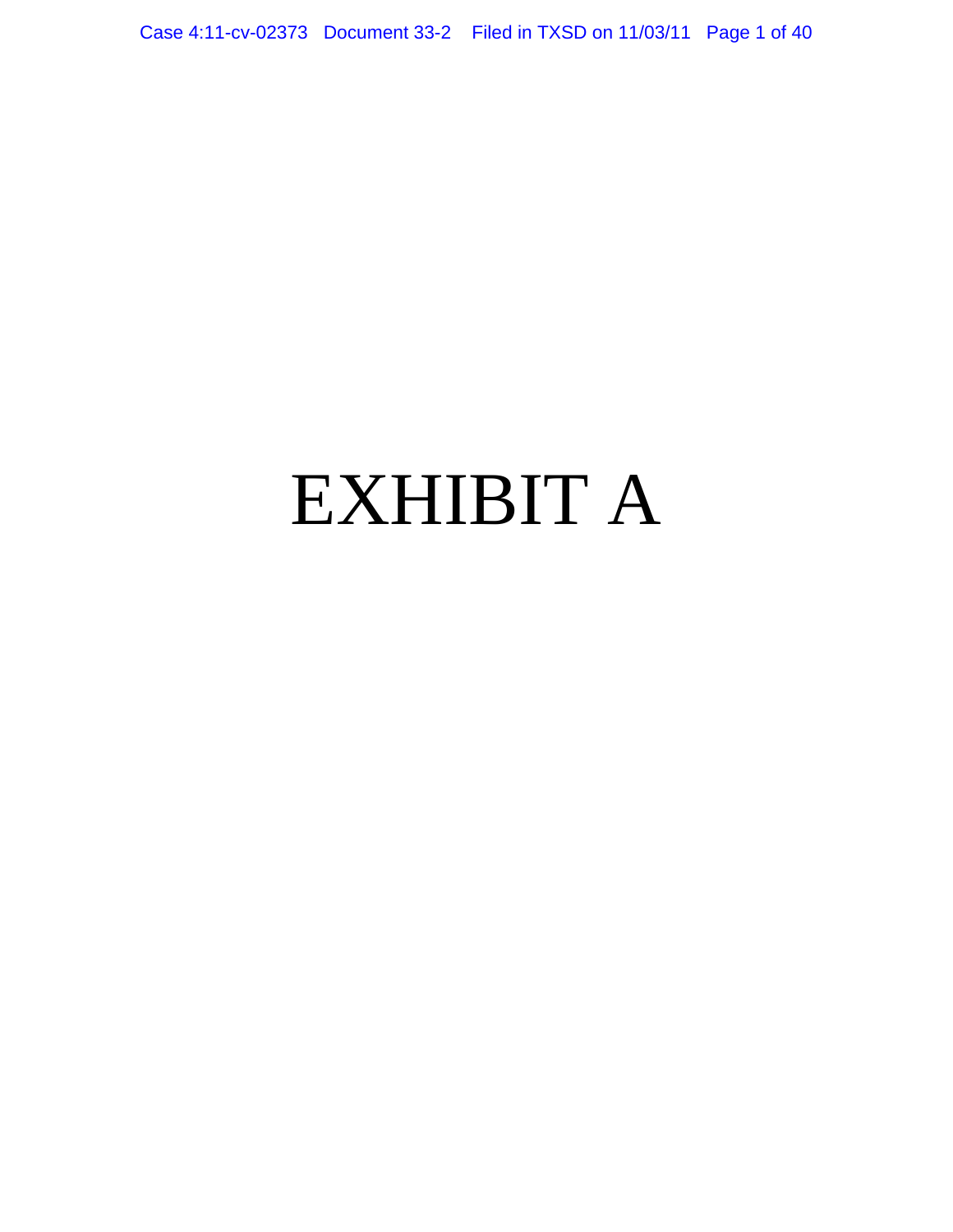# UNITED STATES DISTRICT COURT SOUTHERN DISTRICT OF TEXAS HOUSTON DIVISION

DAVID MURILLO and SILVIA MENCIAS on behalf of themselves and as Personal Representatives of their deceased son, ISIS OBED MURILLO, and his next of kin, including his SIBLINGS.

v.

ROBERTO MICHELETTI BAIN

Case No. 4:11-CV-2373

# **DECLARATION OF TAMARA TARACIUK BRONER**

1. I, TAMARA TARACIUK BRONER, make this declaration based on my

knowledge and experience in investigating and analyzing the human rights situation in Honduras subsequent to the coup d'etat of June 28, 2009.<sup>1</sup>

2. I attach as an appendix to this declaration a summary of my credentials, which

provides evidence of my work and expertise in this field.

<sup>&</sup>lt;sup>1</sup>This expert declaration is based on research, interviews and documentation conducted for a report published by Human Rights Watch in December 2010. I have updated the information contained herein for the purposes of this declaration where appropriate and to the extent possible. *See* Human Rights Watch, ―After the Coup: Ongoing Violence, Intimidation, and Impunity in Honduras,‖ December 2010. *Available at*: [http://www.hrw.org/en/reports/2010/12/21/after-coup.](http://www.hrw.org/en/reports/2010/12/21/after-coup)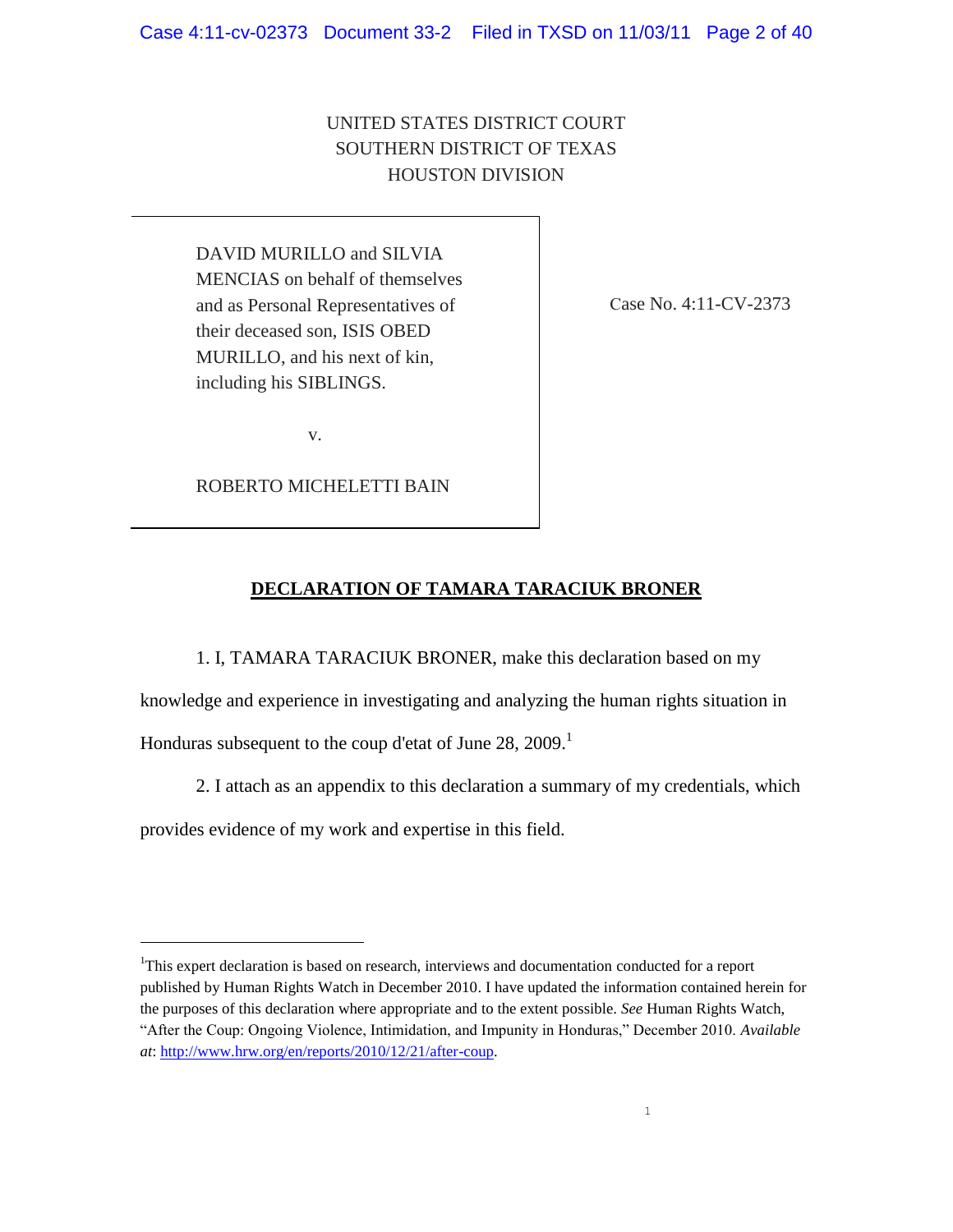3. I have been asked to provide an opinion as to the general climate of impunity for post-coup abuses and violations of human rights and obstacles to justice and accountability in the post-coup context in Honduras.

#### **I. Background and Summary**

4. The military coup d'etat that ousted President Manuel Zelaya on June 28, 2009—and the attacks on journalists, human rights defenders, and political activists in the coup's aftermath—represent the most serious setbacks for human rights and the rule of law in Honduras since the height of political violence in the 1980s.

5. After the coup, security forces committed serious human rights violations, killing some protesters, repeatedly using excessive force against demonstrators, and arbitrarily detaining thousands of coup opponents. The de facto government installed after the coup also adopted executive decrees that imposed unreasonable and illegitimate restrictions on the rights to freedom of expression and assembly.

6. Since the inauguration of President Porfirio Lobo in January 2010, there have been new acts of violence and intimidation against journalists, human rights defenders, and political activists.

7. Impunity for violations has been the norm. No one has been held criminally responsible for any of the human rights violations committed under the de facto government in 2009. And available information indicates that there has been little or no progress in investigating the attacks and threats that have occurred since January 2010. Such attacks have had a chilling effect on the media and political opposition. Lack of

2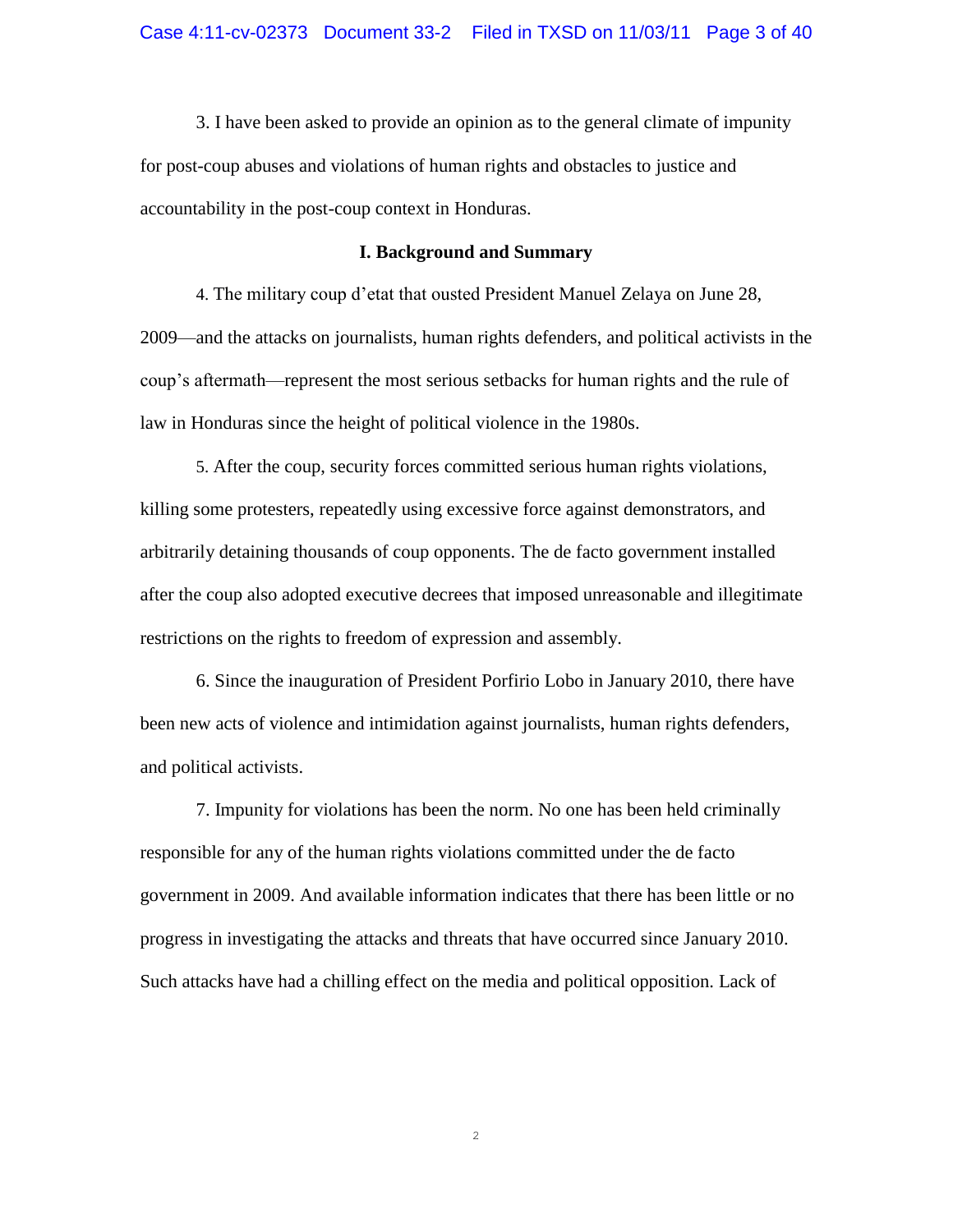witness protection and lack of cooperation by military and police are among the key obstacles to justice and accountability in the wake of the coup.

#### **A. Impunity for Post-Coup Abuses**

8. As of December 2010, the Human Rights Unit of the Attorney General's Office—responsible for investigating allegations of human rights violations committed by police or military personnel—had filed charges in 20 cases of alleged violations committed under the de facto government. Judges acquitted the defendants in eight of these cases and the rest were still pending before the courts, some of them stalled because the accused are at large.

9. This lack of progress in prosecuting perpetrators of human rights crimes has not been due to a lack of effort by the Human Rights Unit. Rather, it is primarily the result of the lack of cooperation with, and support for, the unit from other state institutions, particularly during the early stages of the investigations in 2009. In particular, prosecutors in the unit have faced threats and obstruction of their efforts to investigate allegations of abuse by military and police.

10. The Human Rights Unit has faced several obstacles that undermine its ability to adequately investigate and prosecute these cases, including:

a. Lack of independent investigators: The unit's prosecutors rely on investigative police who lack the independence necessary to conduct impartial investigations into violations committed by security forces. These investigators are members of the national police force. Like other police, their careers—including promotions, benefits, and disciplinary matters—are determined by the Ministry of Security, which is also responsible for placing them with the Attorney General's Office.

3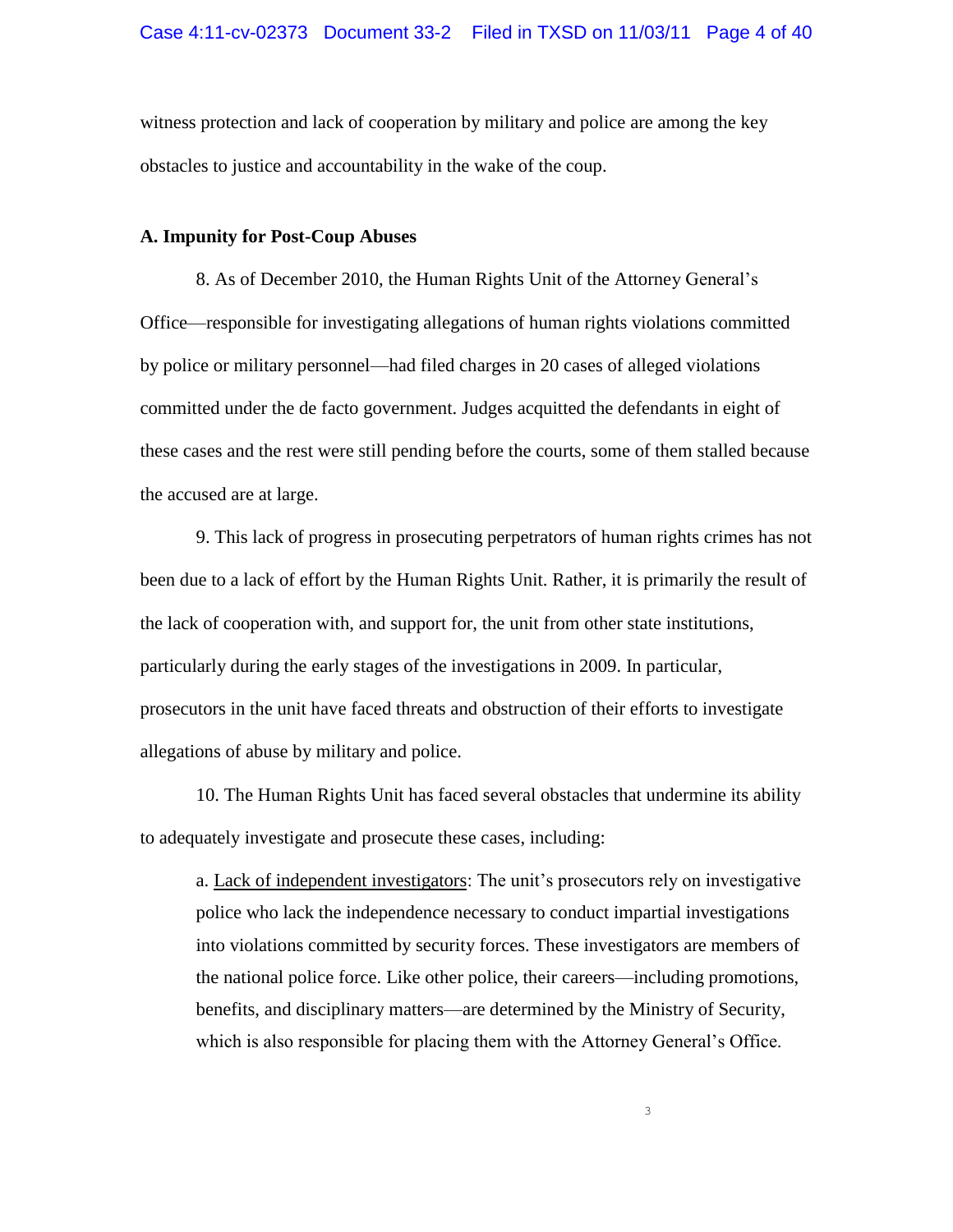Even while working with the Attorney General's Office, they maintain a strong institutional loyalty to the police force. Consequently, prosecutors do not feel they can rely on the police to investigate cases involving other police officers.

b. Lack of cooperation by security forces: Under the de facto government, there was an "absolute" lack of cooperation with investigations by military and police personnel, according to members of the Human Rights Unit. Military or police officers refused to turn over firearms for ballistics tests, provide information on police officers accused of committing violations, or grant access to military installations.

c. Lack of implementation of a Witness Protection Program: Honduras's Witness Protection Program has been rendered largely inoperative due to the state authorities' failure to allocate funds to it. Consequently, prosecutors are unable to guarantee even minimal protection for witnesses who may be at risk of reprisal.

d. Limited resources: Although the volume of human rights cases increased dramatically after the coup, the unit's staff and budget were not expanded to meet the heavier caseload. As of December 2010, the unit consisted of 15 prosecutors. Each has had to handle approximately 400 cases. The unit possessed only two cars, one in Tegucigalpa and another in San Pedro Sula, which had severely limited prosecutors' ability to carry out travel necessary for their investigations. According to the unit's director, these conditions have left the prosecutors "overwhelmed." A one-year budget increase approved by Congress in October 2010 for 2011 has yet to be fully assigned to the unit.

e. Lack of judicial independence: Actions by the Honduran Supreme Court immediately after the coup created a climate in which lower court judges were discouraged from ruling against de facto authorities and in favor of coup opponents, independent of the facts of the case at hand. The Supreme Court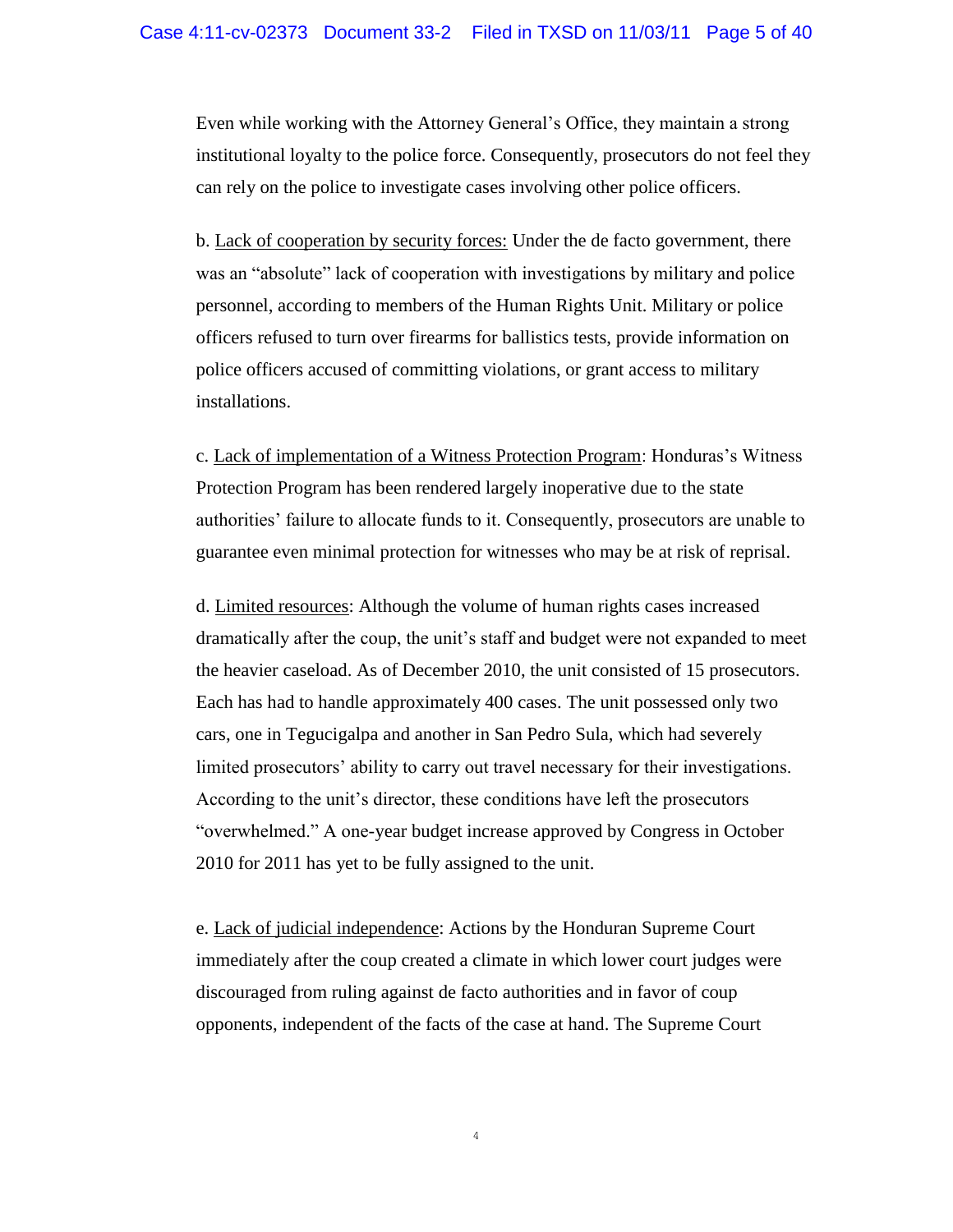issued public statements immediately after the coup declaring that the military's actions on June 28 had been legal without mentioning that the military physically removed former President Zelaya from the country and forced him into exile. The broad and unqualified endorsement of the military's actions sent a clear message that the Supreme Court did not object to them. The Court then disregarded constitutional appeals challenging the legality of policies by the de facto government. While Honduran law establishes the principle that lower courts should be independent of undue influence from higher courts, until February 2011 it also granted the Supreme Court administrative and disciplinary powers over lower court judges. The Supreme Court exercised this authority in an arbitrary and seemingly political fashion in May 2010 when it fired four judges who publicly questioned the legality of the coup. A law implementing a constitutional reform adopted in February 2011 to grant disciplinary powers to a new Council of the Judiciary is still being debated.

# **B***.* **Ongoing Attacks Against Journalists, Human Rights Defenders, and Political Activists**

11. Since President Lobo was inaugurated in January 2010, there have been at least 18 killings of journalists, human rights defenders, and political activists, several in circumstances that suggest the crimes were politically motivated.

12. For example, on February 15, 2010 gunmen shot and killed Julio Benitez, an opponent of the coup who had previously received numerous threatening phone calls warning him to abandon his participation in opposition groups. On March 14, 2010 gunmen shot and killed Nahúm Palacios, who directed TV Channel 5 of Aguán and had covered several politically sensitive issues, including anti-coup demonstrations, corruption, drug trafficking, and agrarian conflicts.

5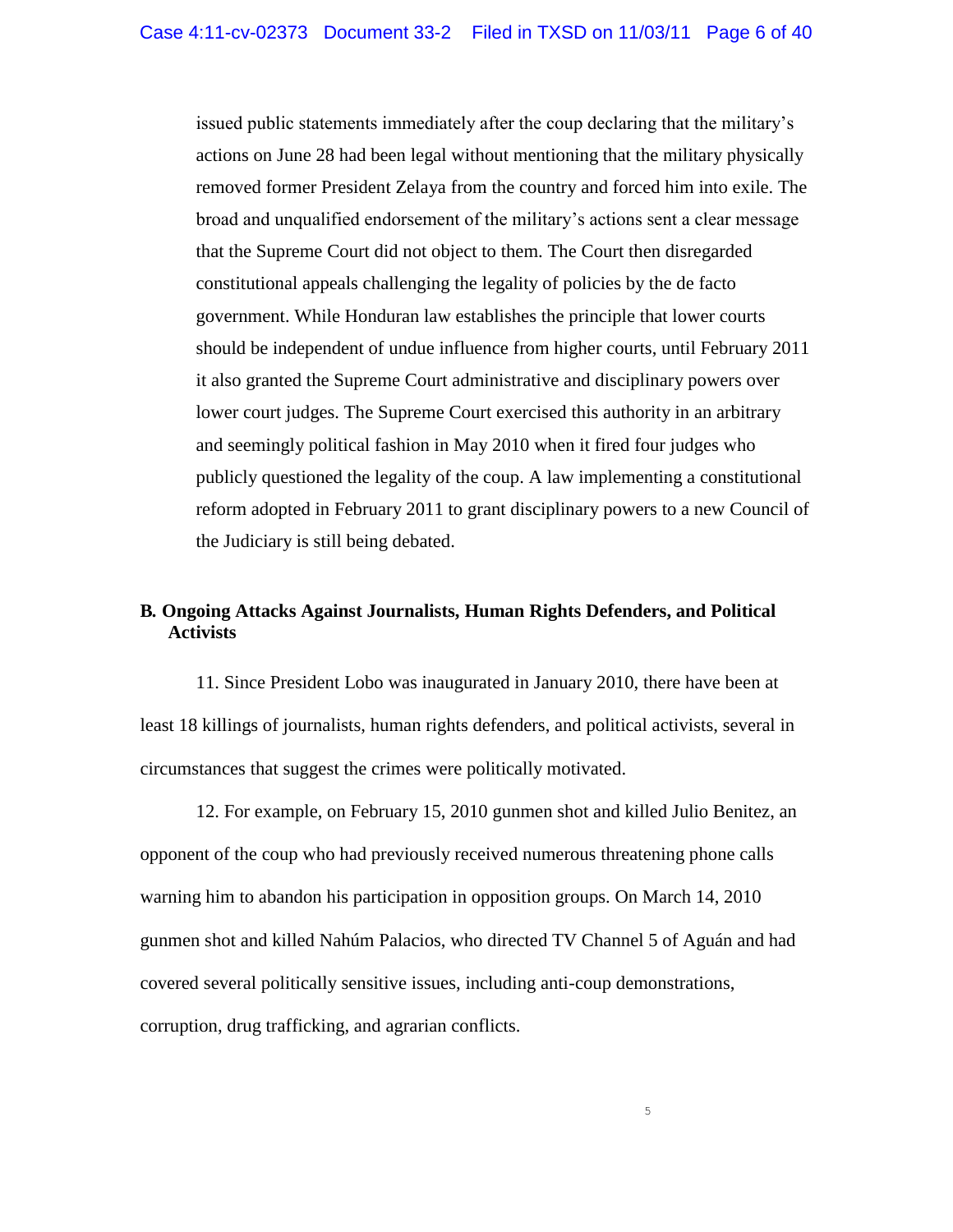13. Human Rights Watch has also received credible reports of dozens of cases involving threats or attacks against journalists, human rights defenders, and political activists in 2010 and 2011. For instance, on April 8, 2010, Father Ismael Moreno—a Jesuit priest and human rights advocate—received a text message threatening to kill the family of a female coup opponent who had been raped by police officers. Father Moreno had been helping the woman and her family to leave Honduras. On September 15, 2010, police and military members attacked the offices of Radio Uno, a station that has been critical of the coup. They launched tear gas into the radio station's offices, broke windows in the building, damaged equipment, and seriously injured one person. In early 2011, Leo Valladares Lanza, a prominent human rights defender who previously served as Honduras' ombudsman and president of the Inter-American Commission of Human Rights, received intimidating phone calls, and noticed people monitoring his home and following him after he publicly questioned the increasing power of the Honduran military since the coup.

14. The ongoing political polarization in Honduras and circumstantial evidence in the majority of the 2010 cases documented by Human Rights Watch—including explicit statements by perpetrators in some instances—indicate that many victims have been targeted because of their political views, fueling a climate of fear that has undermined the exercise of basic freedoms in Honduras.

15. This situation has generated serious concerns in the international community. In October 2010, 30 members of the US Congress urged the US Secretary of State to suspend military and police aid to Honduras until the Lobo administration distances itself

6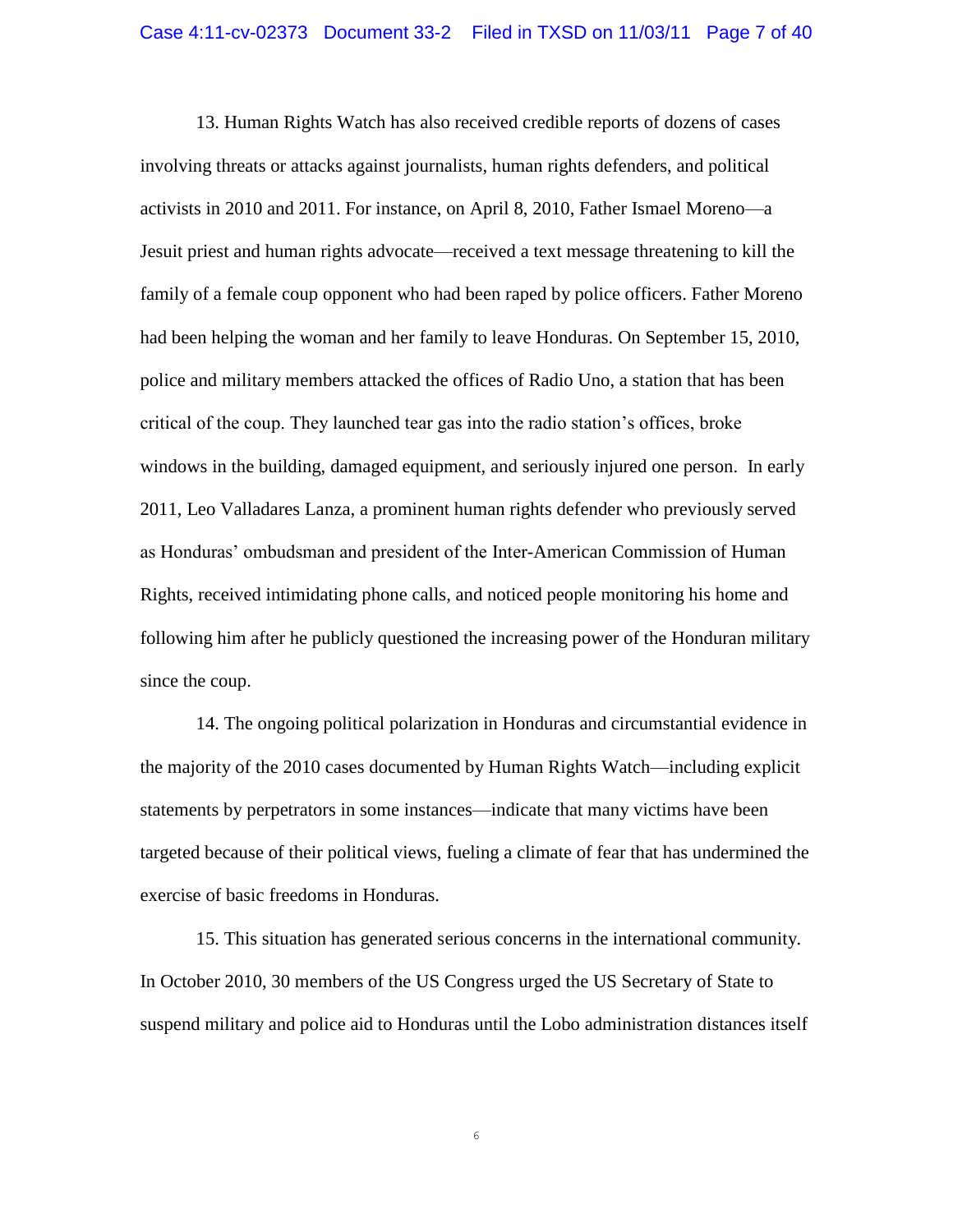#### Case 4:11-cv-02373 Document 33-2 Filed in TXSD on 11/03/11 Page 8 of 40

from individuals involved in the coup and adequately addresses the ongoing violations. International human rights bodies, including the Inter-American Commission on Human Rights (IACHR) and the Office of the High Commissioner for Human Rights (OHCHR), have called on Honduras to hold perpetrators accountable. Several countries expressed concern regarding the human rights situation in the country during the Universal Periodic Review of Honduras in November 2010.

## **II. Impunity for Post-Coup Abuses**

16. At the time of this writing, no one has been held criminally responsible for the human rights violations and abuses of power committed after the coup.<sup>2</sup> In the vast majority of the abuse cases documented by international human rights bodies, prosecutors have not brought charges against anyone. As of December 2010, the Human Rights Unit of the Attorney General's Office was working on approximately 200 cases of alleged human rights violations committed by police or military personnel since the coup, but had filed charges in only 20 arising during the de facto government's tenure.<sup>3</sup>

 $2$  Human Rights Watch telephone interview with Sandra Ponce, head of the Human Rights Unit of the Attorney General's Office, Tegucigalpa, October 26, 2011.

 $3$  Each case may involve several victims. The vast majority of the abuses under investigation approximately 90 percent— had occurred during the de facto government of Roberto Micheletti. Human Rights Watch interview with Sandra Ponce, head of the Human Rights Unit of the Attorney General's Office, and Juan Carlos Griffin, prosecutor in the Human Rights Unit, Tegucigalpa, August 23, 2010; Human Rights Watch interview with Juan Carlos Griffin and Jaime Ramos, prosecutors of the Human Rights Unit, Tegucigalpa, August 25, 2010; Human Rights Watch telephone interview with Sandra Ponce, head of the Human Rights Unit, Tegucigalpa, October 28, 2010; Human Rights Unit of the Attorney General's Office, "Report" (Informe), November 1, 2010. Information provided to Human Rights Watch by Jaime Ramos, prosecutor in the Human Rights Unit, November 1, 2010.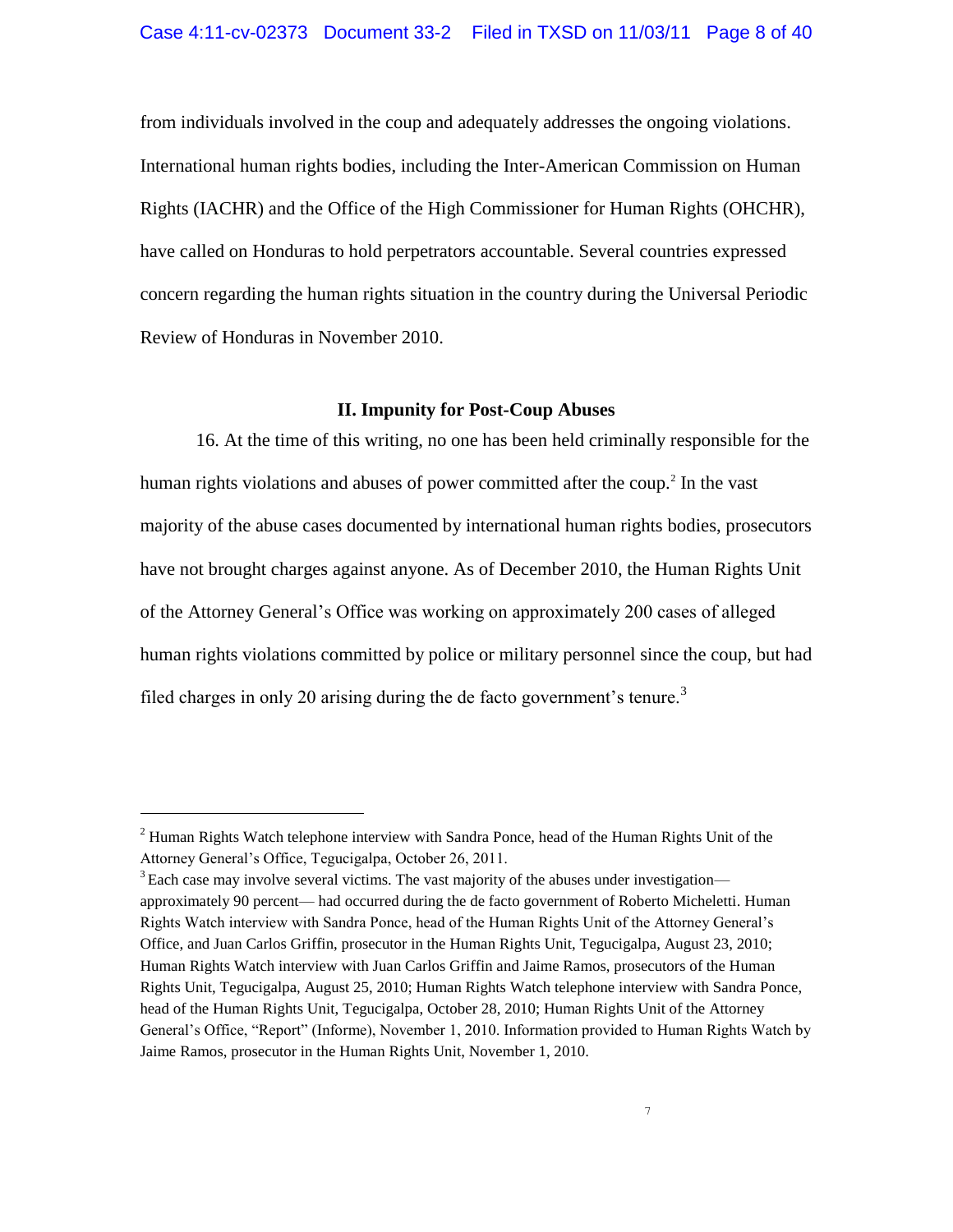17. Human Rights Watch obtained documentation on 17 of these cases. In eight of them, the defendants were acquitted. As of December 2010, the rest were still pending before the courts, some of them stalled because the defendants were at large.

#### **A. Obstacles to Accountability**

# *Lack of Independent Investigative Police*

L,

18. A major obstacle to advancing these cases has been the lack of independent investigators to support the work of the Human Rights Unit. Prosecutors rely on an investigative police force that is part of the Ministry of Security: such investigators face an inherent conflict of interest when called on to investigate alleged violations committed by other police officers, who belong to the same ministry.

19. A 1998 reform removed the investigative police force from the Attorney General's Office and placed it under the jurisdiction of the Ministry of Security.<sup>4</sup> As of September 2010, the National Directorate of Criminal Investigations (*Dirección Nacional de Investigación Criminal*), one of six offices within the Ministry of Security, had 2000 police investigators. This included approximately 100 in Tegucigalpa, 100 in San Pedro Sula, and the remainder in rural and municipal areas throughout the country.<sup>5</sup>

20. Under Honduran law, police investigators work under the direct supervision of prosecutors.<sup>6</sup> The director of the National Directorate of Criminal Investigations told

<sup>&</sup>lt;sup>4</sup> The 1998 Organic Law of the Police establishes that the General Directorate of Criminal Investigation (Dirección General de Investigación Criminal) reports directly to the Ministry of Security. Organic Law of the Police (Ley Orgánica de Policía), art. 30.

<sup>&</sup>lt;sup>5</sup> Human Rights Watch telephone interview with General Commissioner Marco Tulio Palma Rivera, director of the National Directorate of Criminal Investigations, Tegucigalpa, September 10, 2010. <sup>6</sup> Code of Criminal Procedures, art. 279.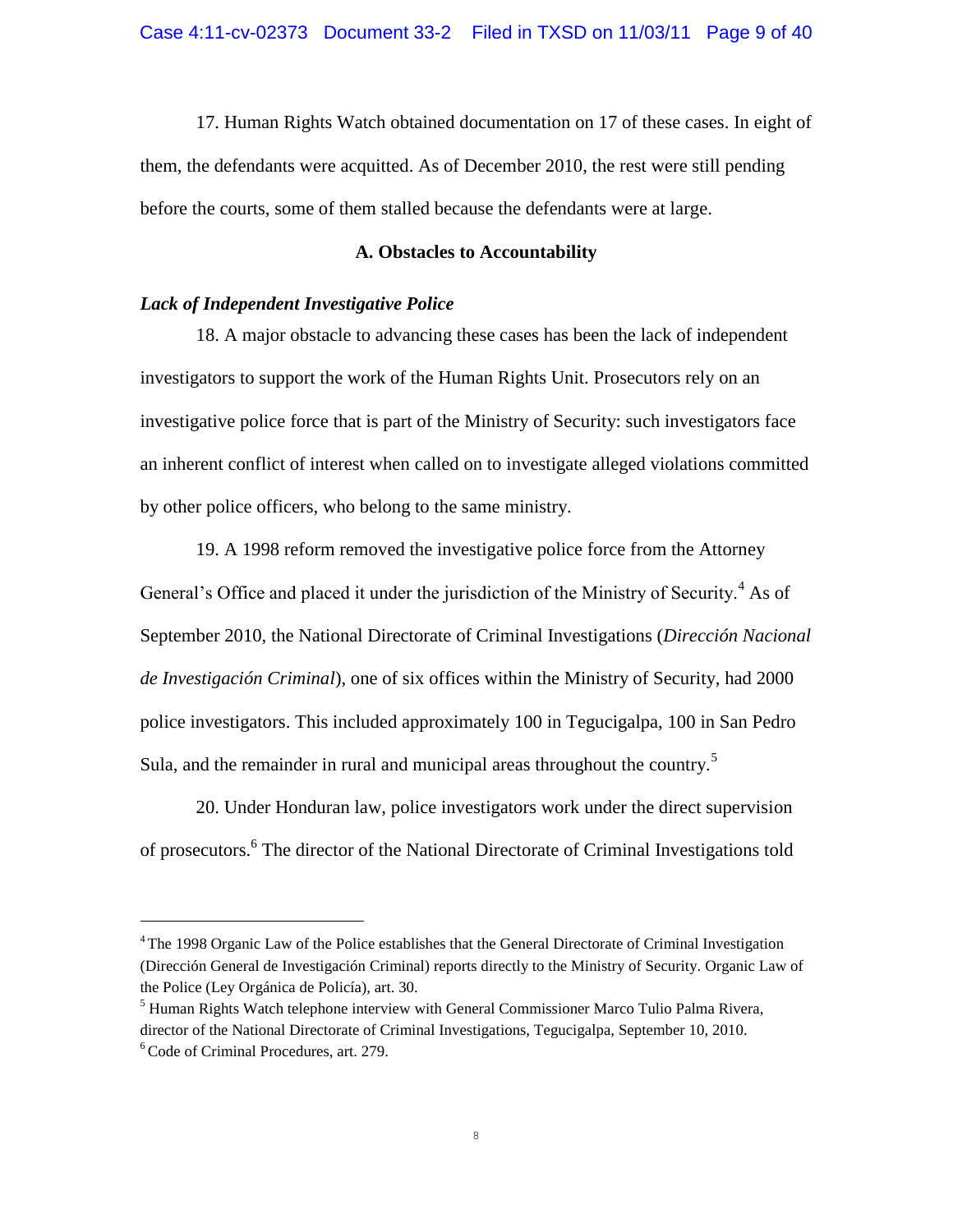Human Rights Watch that police investigators face no difficulties when they investigate other police officers because they always work with "objectivity."<sup>7</sup>

21. But a conflict of interest is built-in to the system. As with all other police, the careers of these investigators—including promotions, benefits, and disciplinary matters are determined by the Ministry of Security, which is also responsible for placing them with the Attorney General's Office.<sup>8</sup> Furthermore, they partake of an institutional culture that emphasizes loyalty, one that undoubtedly yields influences even while working with the Attorney General's Office.

22. Prosecutors do not trust the investigative police force to carry out thorough and independent investigations in cases in which other police officers are suspects. Danelia Ferrera, the general director of prosecutors (*Directora General de Fiscalías*) at the Attorney General's Office, told Human Rights Watch that this creates enormous difficulties for investigations, particularly those carried out by the Human Rights Unit, as members of the investigative police "are investigating their fellow officers."<sup>9</sup>

23. Consequently, instead of relying on investigators, prosecutors prefer to investigate the cases themselves.<sup>10</sup> As a result, prosecutors can only focus on a limited

 $<sup>7</sup>$  Human Rights Watch telephone interview with General Commissioner Marco Tulio Palma Rivera,</sup> director of the National Directorate of Criminal Investigations, Tegucigalpa, September 10, 2010.

<sup>&</sup>lt;sup>8</sup> Ibid; Human Rights Watch telephone interview with General Commissioner Marco Tulio Palma Rivera, director of the National Directorate of Criminal Investigations, Tegucigalpa, November 1, 2010.

<sup>9</sup> Human Rights Watch telephone interview with Danelia Ferrera, general director of prosecutors (directora general de fiscalías) at the Attorney General's Office, Tegucigalpa, September 7, 2010.

<sup>&</sup>lt;sup>10</sup> Human Rights Watch interview with Sandra Ponce, head of the Human Rights Unit of the Attorney General's Office, and Juan Carlos Griffin, prosecutor in the Human Rights Unit, Tegucigalpa, August 23, 2010; Human Rights Watch interview with John César Mejía, director of the San Pedro Sula office of the Human Rights Unit of the Attorney General's Office, San Pedro Sula, August 27, 2010.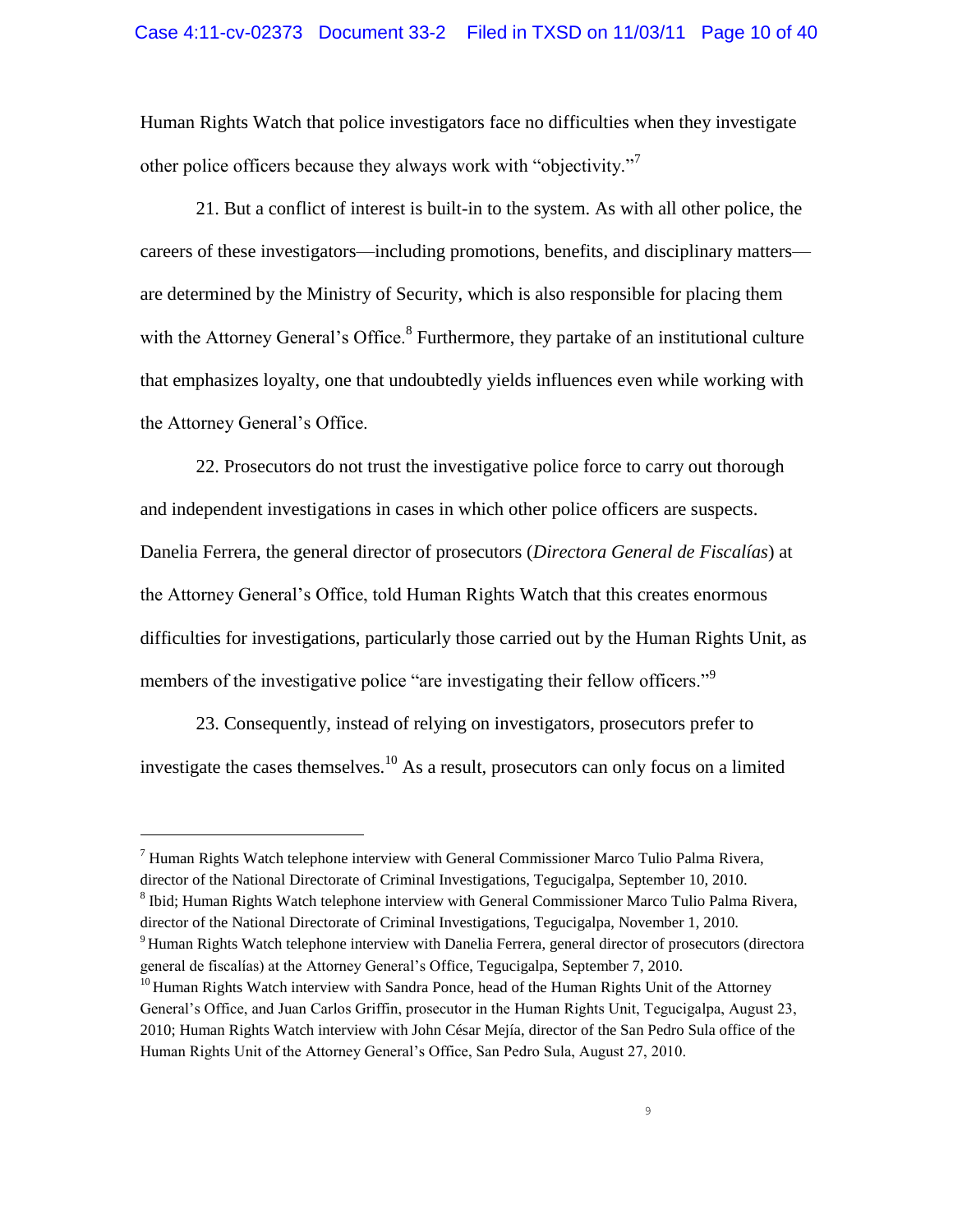### Case 4:11-cv-02373 Document 33-2 Filed in TXSD on 11/03/11 Page 11 of 40

number of cases because their workload is much heavier than it would be if they could rely on independent investigators.

24. As discussed further below, a budget increase for 2011 was supposed to have enabled the Human Rights Unit to hire 20 independent investigators to cooperate directly with prosecutors, but the funding has yet to be fully assigned to the unit, and so only 2 independent investigators – 10% of the original request – have been hired.<sup>11</sup>

#### *Obstruction of Investigations by Military and Police Personnel*

25. Military and police personnel have failed to cooperate with investigations into human rights violations. This obstruction violates the obligation that all civilian and military authorities have under Honduran law to cooperate with prosecutors.<sup>12</sup>

26. During the de facto government of Roberto Micheletti, the lack of cooperation of military and police personnel was "absolute" and "a common practice," according to prosecutors in the Human Rights Unit.<sup>13</sup> Despite the fact that since President Lobo took office law enforcement officers gradually have begun cooperating with prosecutors,

<sup>&</sup>lt;sup>11</sup> Human Rights Watch telephone interview with Sandra Ponce, head of the Human Rights Unit of the Attorney General's Office, Tegucigalpa, October 28, 2010.

 $12$  Law of Public Prosecutors (Ley del Ministerio Público),

<http://www.mp.hn/Biblioteca/Ley%20del%20Ministerio%20Publico.htm> (accessed November 1, 2011), art. 3: ―… all civilian and military authorities of the Republic are obliged to provide cooperation and support required by public prosecutors to ensure the best performance of their functions. Those public officials and employees who fail to cooperate without justification will be sanctioned for having violated their duties and for disobeying authority"; Criminal Procedures Code of the Republic of Honduras (Código Procesal Penal de la República de Honduras), http://www.oas.org/juridico/mla/sp/hnd/sp\_hnd-int-text-cpp.pdf (accessed September 1, 2010), art. 237: "Government authorities and public officials will cooperate with judges, prosecutors and the national police in the fulfillment of their obligations, for which they must respond without delay to the requests that they make."

<sup>&</sup>lt;sup>13</sup> Human Rights Watch interview with Juan Carlos Griffin and Jaime Ramos, prosecutors of the Human Rights Unit, Tegucigalpa, August 25, 2010.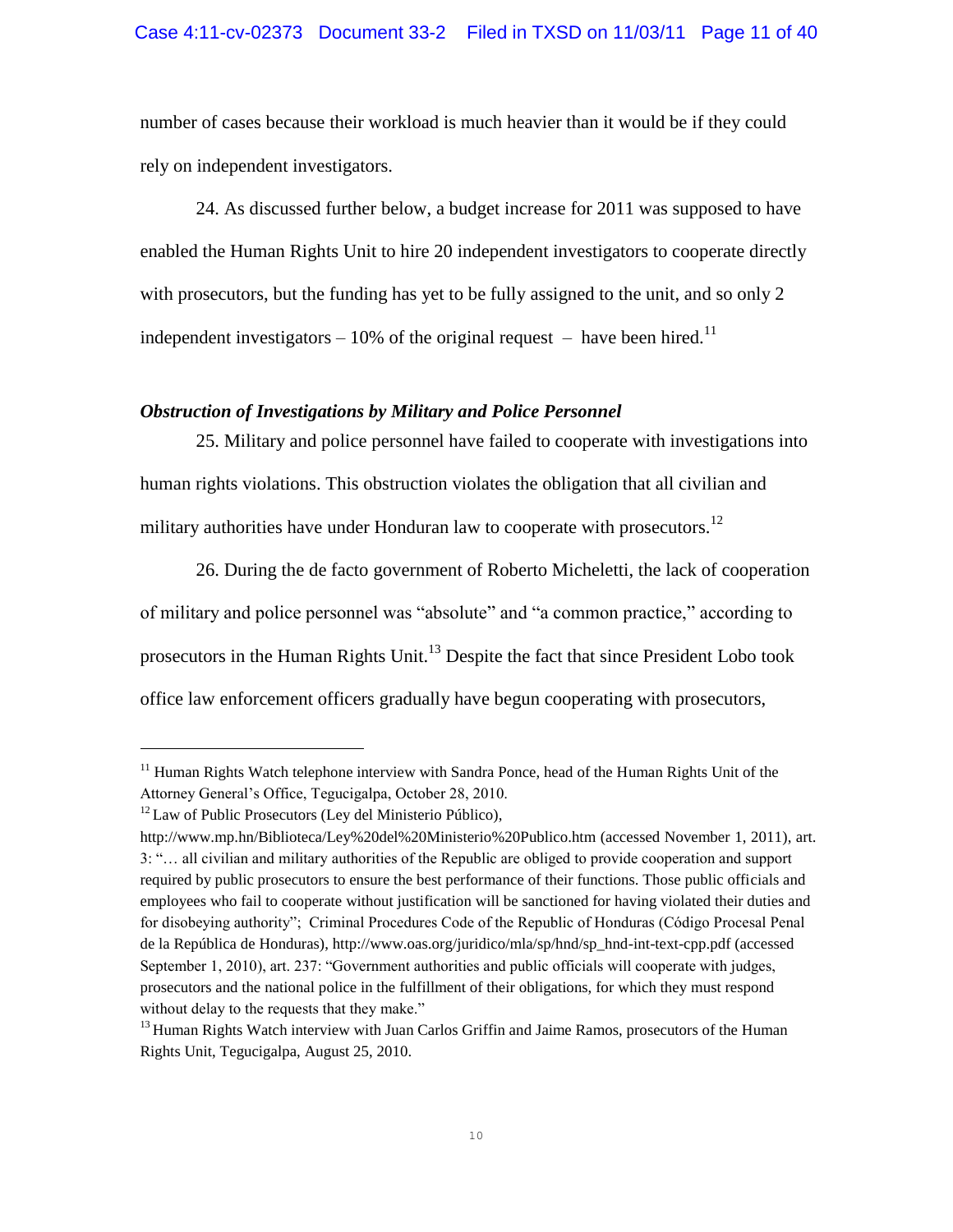prosecutors from the Human Rights Unit told Human Rights Watch that they still face some resistance. And, in certain instances, the lack of cooperation during the initial months of the investigations had a serious, and possibly irreversible, impact on the investigations.<sup>14</sup>

# *Failing to Turn over Firearms for Ballistics Tests*

L,

27. To identify the military officers who killed Isis Obed Murillo during a pro-Zelaya demonstration near the Tegucigalpa airport on July 5, 2009, the Human Rights Unit requested that the military turn over firearms used that day to analyze if they matched the bullets they found at the crime scene.<sup>15</sup> The military refused.

28. The Human Rights Unit then asked the courts to order the military to cooperate with the investigation, but the courts rejected the request. In October 2009, a lower court judge held that because the Armed Forces needs its weapons to provide security to the nation, the request must "be more specific" and "individualize the weapon or weapons that were supposedly used the day of the events."<sup>16</sup> The prosecutor turned to

<sup>&</sup>lt;sup>14</sup> Human Rights Watch interview with Sandra Ponce, head of the Human Rights Unit of the Attorney General's Office, and Juan Carlos Griffin, prosecutor in the Human Rights Unit, Tegucigalpa, August 23, 2010; Human Rights Watch interview with John César Mejía, director of the San Pedro Sula office of the Human Rights Unit of the Attorney General's Office, San Pedro Sula, August 27, 2010.

<sup>&</sup>lt;sup>15</sup> Ibid; Human Rights Watch interview with Juan Carlos Griffin and Jaime Ramos, prosecutors of the Human Rights Unit, Tegucigalpa, August 25, 2010.

<sup>&</sup>lt;sup>16</sup> Request by Carlos Roberto Flores, prosecutor in the Human Rights Unit, to the Judge of the Judicial Section of the Department Francisco Morazán (juez de letras de la Sección Judicial del Departamento Francisco Morazán), October 9, 2009. Decision by Judge Nelly Lizbeth Martínez, Criminal Court of the Judicial Section of Tegucigalpa, Department Francisco Morazán, on File 42,334-09, October 15, 2009. On appeal the same judge upheld her previous decision. The judge argued that if the military had stated they would turn over the guns, they "intended to collaborate" with prosecutors (even if they had not actually cooperated). And she reiterated the argument that the military needs its guns, despite the fact that prosecutors had requested that the military turn over 50 firearms at a time, which would have a minimal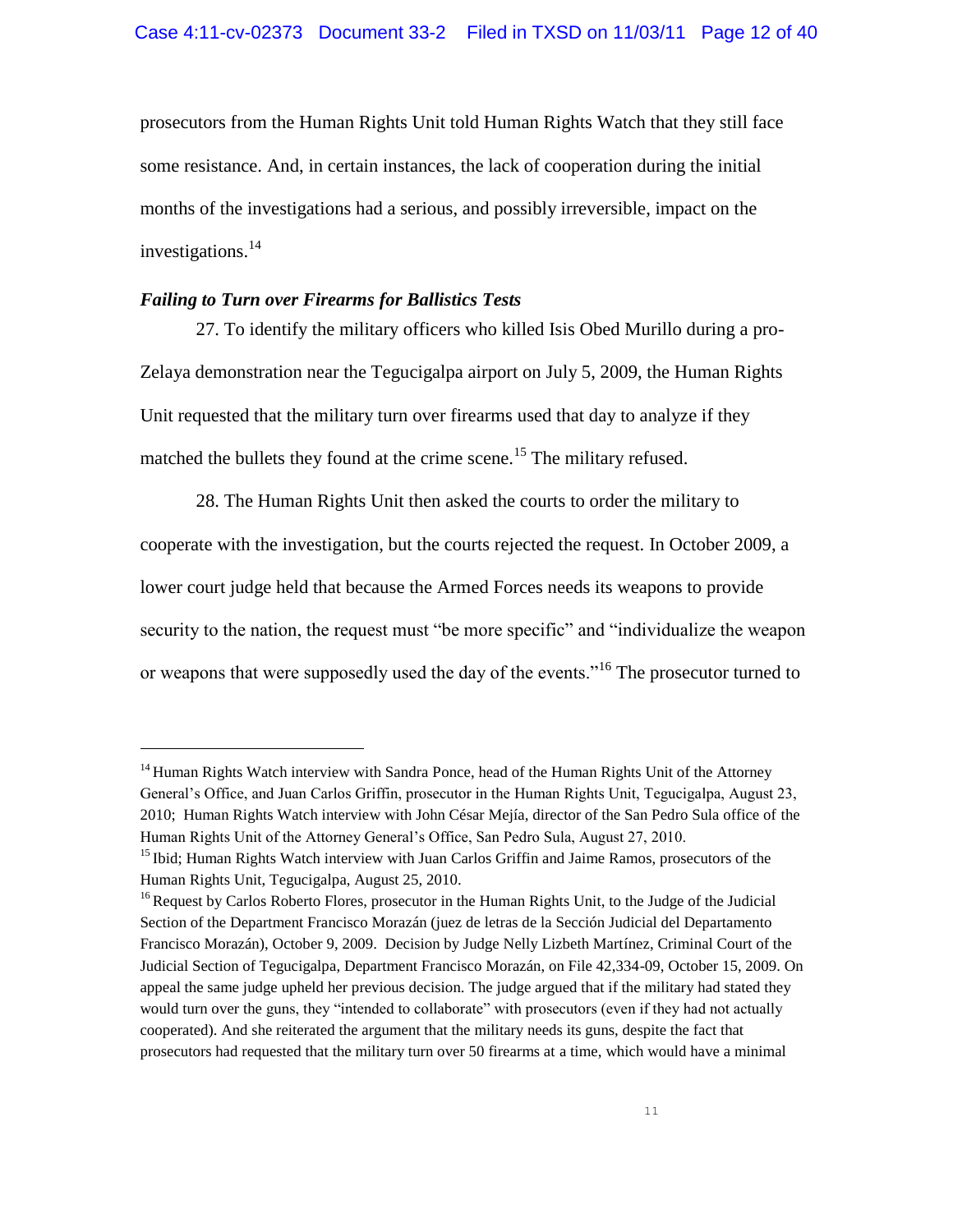#### Case 4:11-cv-02373 Document 33-2 Filed in TXSD on 11/03/11 Page 13 of 40

an appeals court, which responded that prosecutors could not challenge a lower court judge's decision regarding specific evidence. $17$ 

29. The military only began turning over the firearms in early August 2010, approximately one year after the initial request. At this point, according to the prosecutors in charge of the investigation, there is no guarantee that the ballistics tests will shed any light as to which gun was used in the shooting of Isis Obed Murillo, given that the military has had more than enough time to alter the firearms in a way that could modify the test results. $18$ 

# *Failing to Respond to Requests to Identify Police Officers*

30. Prosecutors have repeatedly asked police authorities for the names of officers involved in human rights violations, without obtaining an adequate response.<sup>19</sup>

31. For example, in June 2010 a prosecutor in Tegucigalpa requested that the director of the national police identify four officers who are seen in a video beating protesters.<sup>20</sup> The Human Rights Unit twice asked for the complete names of the officers,

 $19$  Ibid.

impact on national security. Decision by Judge Nelly Lizbeth Martínez, Criminal Court of the Judicial Section of Tegucigalpa, Department Francisco Morazán, on File 42,334-09, October 20, 2009.  $17$  First Appeals Court of the Department Francisco Morazán (Corte Primera de Apelaciones del departamento de Francisco Morazán), Notice (cédula de notificación) on File 508-09, December 10, 2009. After a final appeal by the prosecutor (recurso de reposición), the court upheld its decision in January 2010. First Appeals Court of the Department Francisco Morazán (Corte Primera de Apelaciones del departamento de Francisco Morazán), Notice (cédula de notificación) on File 508-09 R, January 14, 2010. At the time of this writing, an appeal is pending before the Supreme Court of Justice. Constitutional appeal (acción constitucional de amparo) presented by Carlos Roberto Flores Chávez, prosecutor in the Human Rights Unit, before the Supreme Court of Justice of the Republic of Honduras, March 15, 2010.

<sup>&</sup>lt;sup>18</sup> Human Rights Watch interview with Juan Carlos Griffin and Jaime Ramos, prosecutors of the Human Rights Unit, Tegucigalpa, August 25, 2010.

 $20$  Ibid.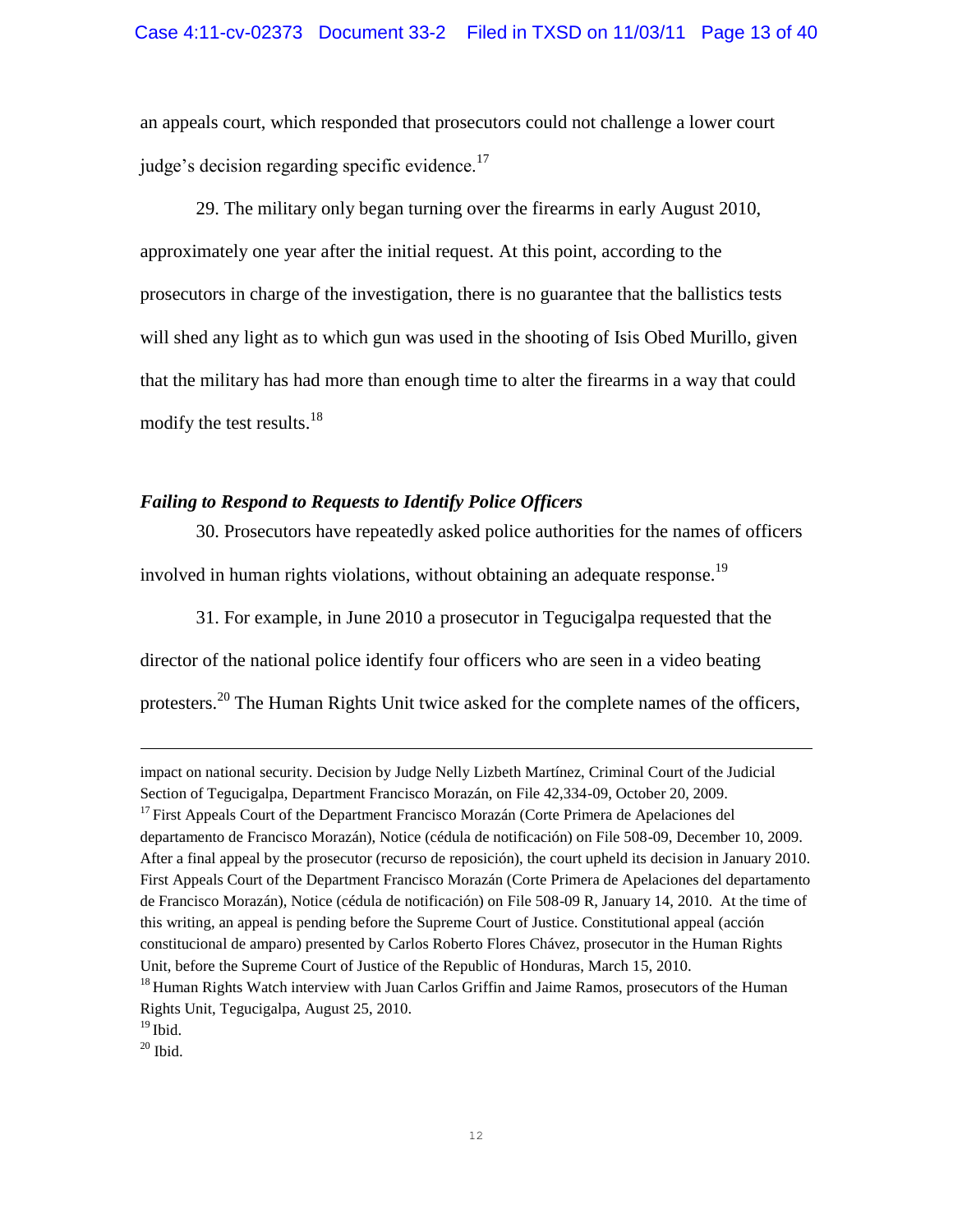the place where they were assigned, and the number of years they had worked in the force, arguing that the information was "urgently needed" for a criminal investigation.<sup>21</sup> According to the prosecutor in charge of the case, several police officers unofficially identified all the officers involved. But it took the human resources office of the Ministry of Security a month and a half to identify anyone, and even then it named only two of the four people in the video. $^{22}$ 

32. Another incident involves police officers accused of violently dispersing a demonstration in the central park of San Pedro Sula on November 29, 2009. A prosecutor requested several times that police authorities provide information on the officers sent to the park, as well as those in charge of the operation, including their names and ranks, the type of weapons they carried, and the numbers on their helmets and jackets. The legal advisor of the national police and a police commissioner responded to the first requests stating they were not the competent authority to provide the information.<sup>23</sup> As of August 2010, prosecutors had still not received the requested information.<sup>24</sup>

<sup>&</sup>lt;sup>21</sup> Human Rights Unit of the Attorney General's Office, Document FEDH 496-2010 (Oficio FEDH 496-2010), June 2, 2010; Human Rights Unit of the Attorney General's Office, Document FEDH 698-2010 (Oficio FEDH 698-2010), July 29, 2010.

 $^{22}$  Human Rights Watch interview with Juan Carlos Griffin and Jaime Ramos, prosecutors of the Human Rights Unit, Tegucigalpa, August 25, 2010.

<sup>&</sup>lt;sup>23</sup> Letter from Danelia Ferrera Turcios, general director of prosecutors (directora general de fiscalías) at the Attorney General's Office, to Commissioner Manuel Fuentes Aguilar, national director of the preventive police force, August 19, 2010. The letter mentions five previous information requests sent by prosecutors of the Human Rights Unit requesting the same information.

 $24$  Human Rights Watch interview with John César Mejía, director of the San Pedro Sula office of the Human Rights Unit of the Attorney General's Office, San Pedro Sula, August 27, 2010.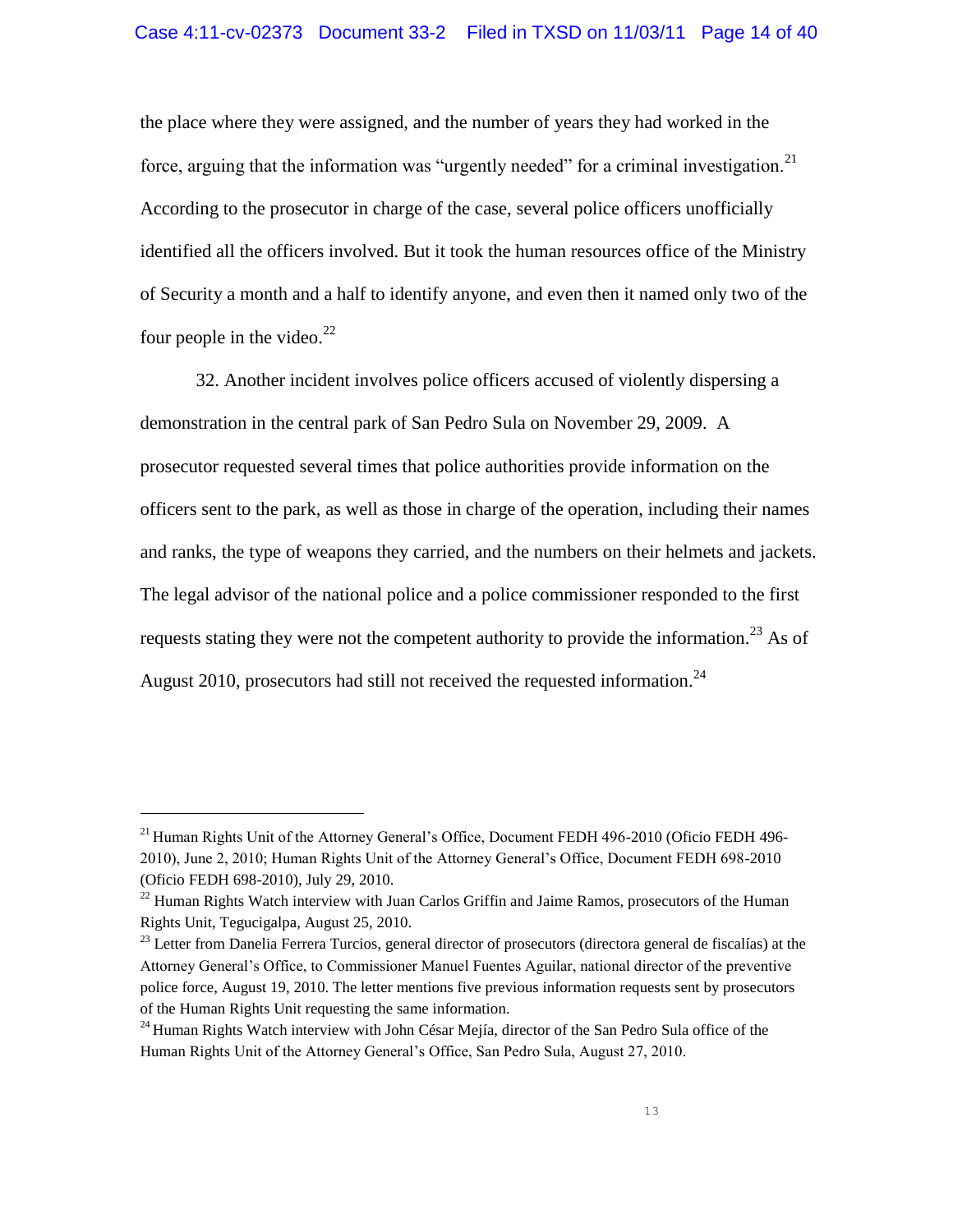#### *Denying Access to Military Installations*

33. On September 30, 2009, Captain Carlos Roberto Rivera Cardona denied prosecutors access to the Communications Battalion in Las Mesas, municipality of San Antonio. Prosecutors intended to verify if the broadcasting equipment of Radio Globo and Channel Cholusat Sur, which had been confiscated two days earlier by military and police officers, was being kept at the battalion. Captain Rivera told prosecutors that the equipment was not there, and that they required authorization from high level military officials (*Estado Mayor Conjunto*) to enter the military installation. According to prosecutors of the Human Rights Unit, such authorization is not required. As of December 2010, Captain Rivera was under criminal investigation for not cooperating with prosecutors.<sup>25</sup>

#### *Threatening Prosecutors*

Ļ

34. Immediately after the coup, in at least two instances military officers threatened human rights prosecutors who were doing their job. On June 29, 2009, a prosecutor who was monitoring developments outside the Presidential Palace noticed that military officers were beating an elderly woman. He immediately requested that the men stop. A captain who was nearby walked up to the prosecutor and threatened to beat him.<sup>26</sup>

35. Another example occurred in early July 2009 when prosecutors investigating the closure of Radio El Progreso sought to enter a military battalion to review records

<sup>&</sup>lt;sup>25</sup> Human Rights Unit of the Attorney General's Office, Charges filed on Case 0801-2010-21216 (Requerimiento Fiscal en Expediente 0801-2010-21216), June 30, 2010. Judge 19 of the Criminal Court of Tegucigalpa (Juzgado de Letras Penal de la Sección Judicial de Tegucigalpa, departamento de Francisco Morazán) is in charge of the case.

<sup>&</sup>lt;sup>26</sup> Human Rights Watch interview with Sandra Ponce, head of the Human Rights Unit of the Attorney General's Office, and Juan Carlos Griffin, prosecutor in the Human Rights Unit, Tegucigalpa, August 23, 2010.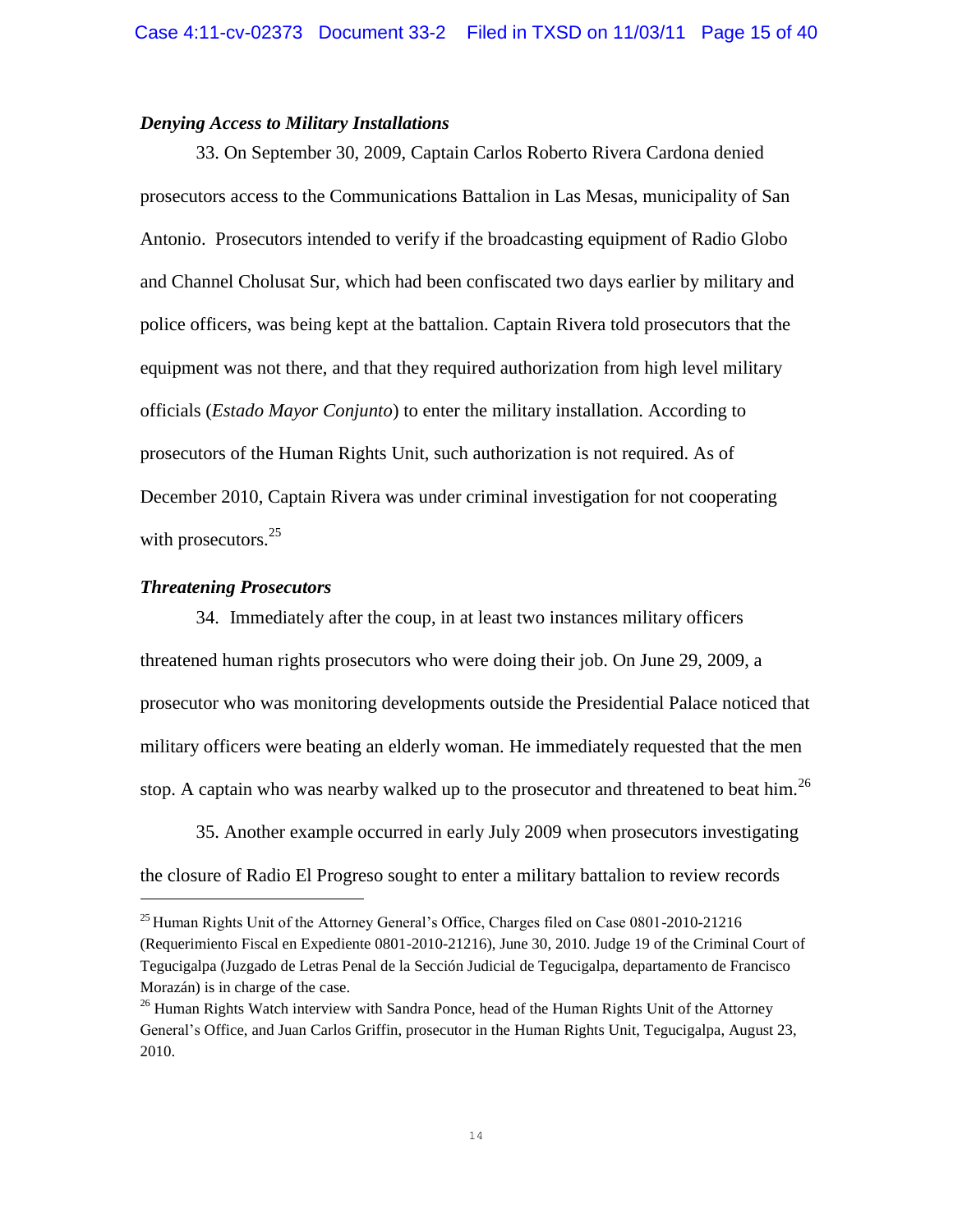#### Case 4:11-cv-02373 Document 33-2 Filed in TXSD on 11/03/11 Page 16 of 40

that would have the names of the military officers who closed the radio station. At that time, an army officer told a prosecutor of the Human Rights Unit, "I wish I were in the Cold War, the days of Pinochet, the days when you could just disappear (someone)." The prosecutor interpreted this as a direct threat. $27$ 

# *Lack of Sufficient Resources*

L,

36. The Human Rights Unit's ability to investigate the post-coup cases has been severely hampered by lack of resources, a problem that has plagued the unit since its creation in 1994. With little funding for personnel, vehicles, and expenses, prosecutors have been "totally overwhelmed," according to Sandra Ponce, the head of the unit.<sup>28</sup>

37. The 2010 annual budget for the Human Rights Unit was US\$500,000. According to Ponce, most of the budget is spent on salaries. As of December 2010, the unit staff consisted of 15 prosecutors, 10 based in Tegucigalpa and five in San Pedro Sula. $^{29}$ 

38. In 2010, all of the prosecutors in the Human Rights Unit shared two cars (one in each city) to work on all cases.<sup>30</sup> In August 2010, the Ministry of Security offered the unit a second car to be used in Tegucigalpa—but prosecutors had to rent it and only had

 $27$  Human Rights Watch interview with Sandra Ponce, head of the Human Rights Unit of the Attorney General's Office, and Juan Carlos Griffin, prosecutor in the Human Rights Unit, Tegucigalpa, August 23, 2010. The officer said: ―Ojala que estuviera en la guerra fria, los dias de Pinochet, los dias cuando podrias desaparecer (a alguien)".

 $^{28}$  Human Rights Watch interview with Sandra Ponce, head of the Human Rights Unit of the Attorney General's Office, and with Juan Carlos Griffin, prosecutor in the Human Rights Unit, Tegucigalpa, August 23, 2010.

 $29$  Ibid. The director of the San Pedro Sula office told Human Rights Watch that there were seven prosecutors in his office. Human Rights Watch interview with John César Mejía, director of the San Pedro Sula office of the Human Rights Unit of the Attorney General's Office, San Pedro Sula, August 27, 2010.  $30$  Ibid.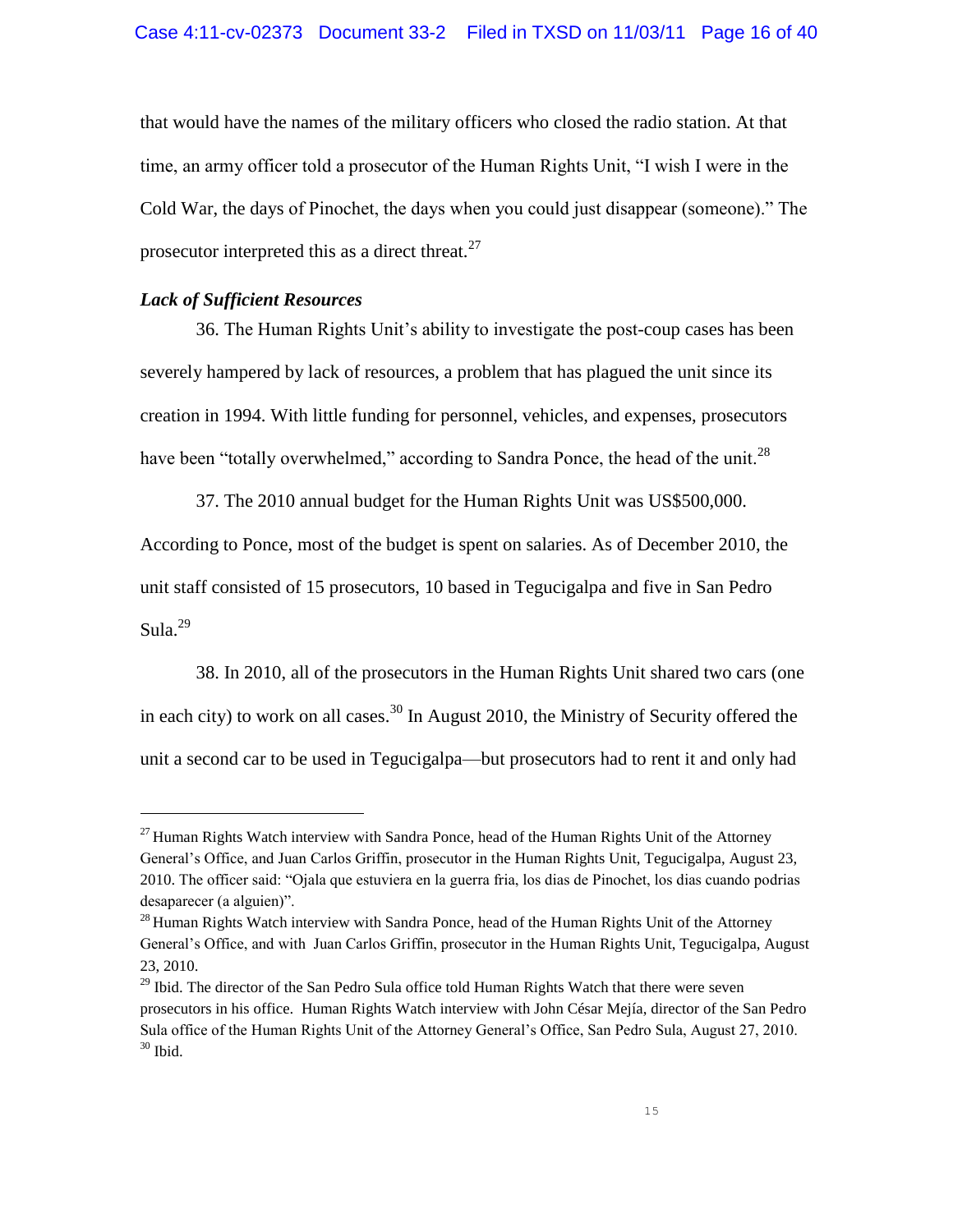access to it for a month.<sup>31</sup> Prosecutors say they need the cars to get to crime scenes promptly, provide transportation to witnesses or victims who would otherwise be unable to cooperate with them, and transport forensic experts to analyze evidence.<sup>32</sup>

39. Another major problem is that the Human Rights Unit lacks sufficient investigators to support the work of prosecutors. The Ministry of Security told Human Rights Watch that there were 40 investigative police officers assisting human rights prosecutors.<sup>33</sup> However, according to the Human Rights Unit, the ministry provided the unit with only eight investigators (six based in Tegucigalpa and two in San Pedro Sula).<sup>34</sup> Even if the ministry figure were correct, investigative police officers lack the independence necessary to conduct rigorous investigations into police and military misconduct, a subject addressed above.

40. Other specialized units do not face such limitations. The unit in charge of investigating crimes against women, for example, had a budget in 2010 of \$1.35 million. In 2010, it had 46 prosecutors, who work with 15 independent investigators and several

 $31$  Human Rights Watch interview with Sandra Ponce, head of the Human Rights Unit of the Attorney General's Office, and Juan Carlos Griffin, prosecutor in the Human Rights Unit, Tegucigalpa, August 23, 2010; Human Rights Watch telephone interview with Sandra Ponce, head of the Human Rights Unit of the Attorney General's Office, Tegucigalpa, October 28, 2010.

 $32$  Human Rights Watch telephone interview with Sandra Ponce, head of the Human Rights Unit, Tegucigalpa, October 28, 2010; Human Rights Watch telephone interview with Jaime Ramos, prosecutor in the Human Rights Unit, Tegucigalpa, October 27, 2010.

<sup>&</sup>lt;sup>33</sup> Human Rights Watch telephone interview with General Commissioner Marco Tulio Palma Rivera, director of the National Directorate of Criminal Investigations, Tegucigalpa, September 10, 2010.

<sup>&</sup>lt;sup>34</sup> Human Rights Watch interview with Sandra Ponce, head of the Human Rights Unit of the Attorney General's Office, and Juan Carlos Griffin, prosecutor in the Human Rights Unit, Tegucigalpa, August 23, 2010. The director of the San Pedro Sula office told Human Rights Watch that they had only one investigator working with them. Human Rights Watch interview with John César Mejía, director of the San Pedro Sula office of the Human Rights Unit of the Attorney General's Office, San Pedro Sula, August 27, 2010.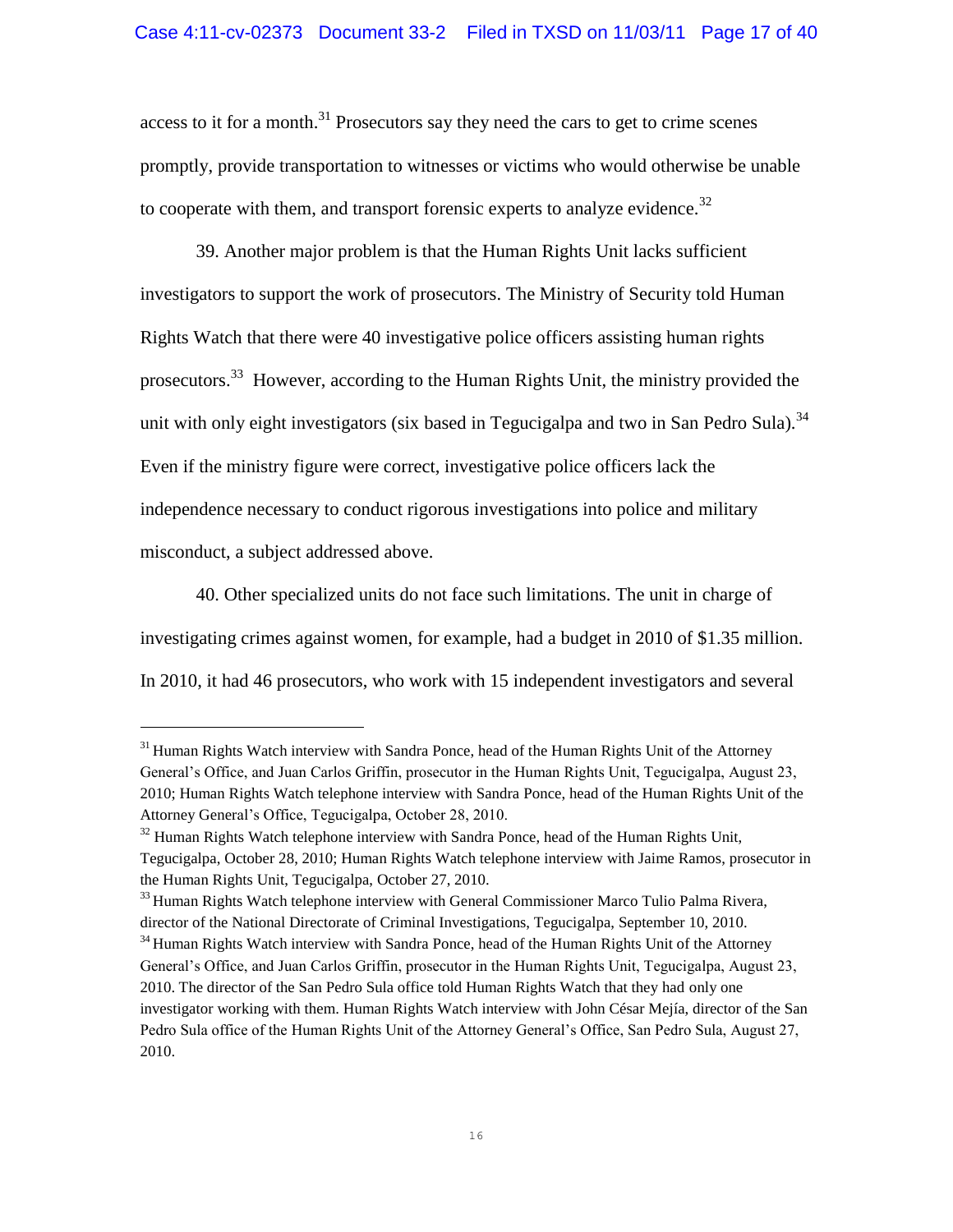#### Case 4:11-cv-02373 Document 33-2 Filed in TXSD on 11/03/11 Page 18 of 40

psychologists. Prosecutors in this unit had nine cars at their disposal in different locations throughout the country. $35$ 

41. The lack of resources in the Human Rights Unit has become more urgent since the coup, given the substantial increase in the unit's workload. According to Ponce, the unit received approximately 250 more cases in the second half of 2009 than in the first half of the year. As of December 2010, each human rights prosecutor handled an average of 400 cases, including many dating from before the coup.<sup>36</sup>

42. In October 2010, the Honduran Congress approved a three-fold increase in the Human Rights Unit's budget, which was supposed to be effective in April 2011, raising it to 31 million lempiras (\$ 1.63 million). According to the spending plan presented by the Human Rights Unit to President Lobo, who submitted it to Congress, once the funds were available, the Human Rights Unit should be able to hire approximately 20 independent investigators to work with prosecutors, eight additional prosecutors, three psychologists, three doctors, and three social workers; open an office in La Ceiba; buy 10 additional vehicles; and purchase a camera to take pictures and film to produce evidence.<sup>37</sup>

43. As of October 2011, according to Ponce, the Unit had yet to receive the totality of the funds approved for 2011. The Attorney General's Office had only

 $35$  The 2009 budget of the women's rights unit was 9.575,000 lempiras from the regular budget and 16,000,000 from a special fund to investigate murders of women. Human Rights Watch email correspondence with Ela Paredes and Danelia Ferreira, general director of prosecutors (directora general de fiscalías) at the Attorney General's Office, September 17 and 22, 2010.

<sup>&</sup>lt;sup>36</sup> Human Rights Watch interview with Sandra Ponce, head of the Human Rights Unit of the Attorney General's Office, and Juan Carlos Griffin, prosecutor in the Human Rights Unit, Tegucigalpa, August 23, 2010.

<sup>&</sup>lt;sup>37</sup> Human Rights Watch telephone interview with Sandra Ponce, head of the Human Rights Unit of the Attorney General's Office, Tegucigalpa, October 28, 2010; Human Rights Watch email correspondence with Sandra Ponce, head of the Human Rights Unit of the Attorney General's Office, October 29, 2010.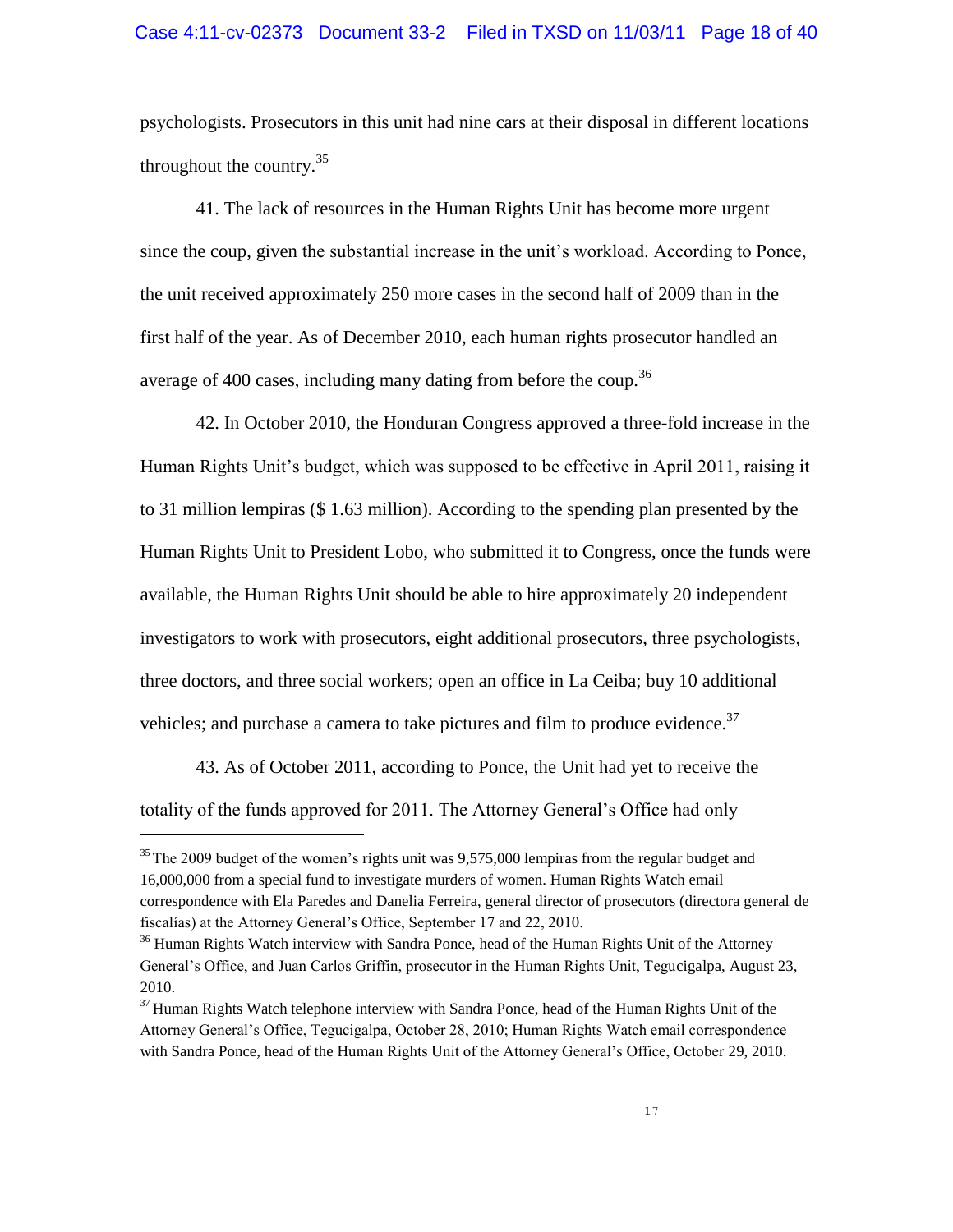#### Case 4:11-cv-02373 Document 33-2 Filed in TXSD on 11/03/11 Page 19 of 40

authorized the unit to hire two independent investigators, and it had offered to rent six additional vehicles for human rights prosecutors to use.<sup>38</sup>

#### *Inadequate Implementation of a Witness Protection Program*

44. In 2007, the Honduran Congress passed a law creating a Witness Protection Program to increase the likelihood that eyewitnesses would be willing to give testimony in criminal cases.<sup>39</sup> But the office in charge of implementing the Witness Protection Program still has no resources specifically assigned to it.

45. The 2007 law establishes, among other measures, that individuals who participate in the Witness Protection Program may be relocated, offered a new identity, or assigned police protection; in some circumstances, cases are to be heard on an expedited basis to minimize the threats they face.<sup>40</sup> The program would be implemented by a director, regional units, and an advisory council (composed of the attorney general, the general director of prosecutors, and the director of the Witness Protection Program).

46. In December 2010—three years after the law was passed—the program staff consisted of only two people (a director and a driver). The Attorney General's Office had

<sup>38</sup> Human Rights Watch telephone interview with Sandra Ponce, head of the Human Rights Unit of the Attorney General's Office, October 26, 2011.

 $39$  Law to Protect Witnesses in Criminal Procedures (Ley de Protección a Testigos en el Proceso Penal), July 18, 2007,

http://www.poderjudicial.gob.hn/NR/rdonlyres/E3AA256D-FC8A-4397-91FB-

<sup>8</sup>F41558A1581/1129/LeydeProteccinaTestigosenelProcesoPenal.pdf (accessed November 1, 2011).

 $^{40}$  Law to Protect Witnesses in Criminal Procedures, arts. 11 and 12.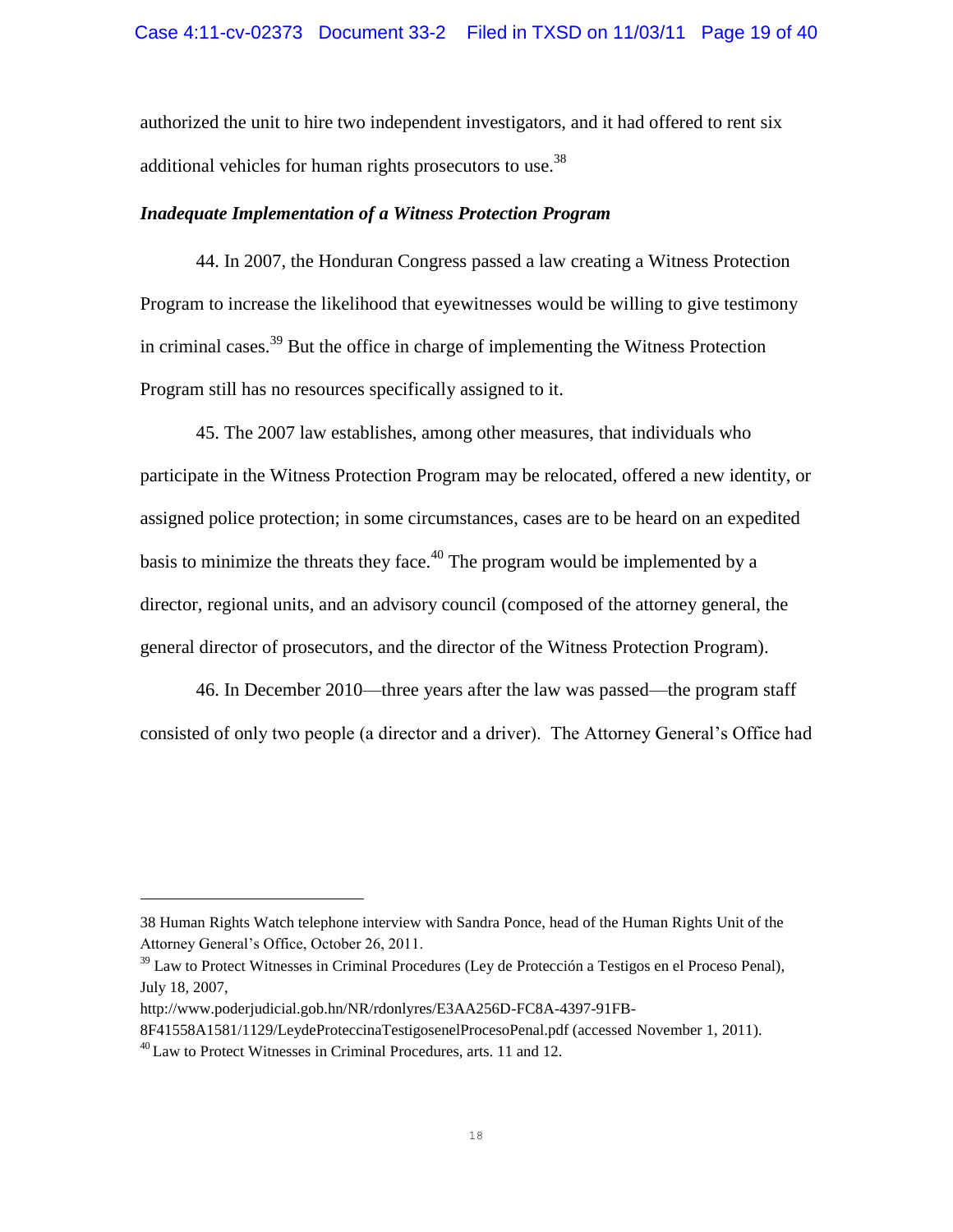been using limited funds that were intended to cover other costs to implement the program.<sup>41</sup>

47. Due to this lack of resources, the Witness Protection Program has failed to provide adequate protection to witnesses in human rights cases. For example, the director of the Human Rights Unit in San Pedro Sula told Human Rights Watch that they had requested protection in two serious cases in 2009, but both requests were denied because the Witness Protection Program lacked sufficient resources.<sup>42</sup> According to the prosecutor, both women who were denied protection were "indispensable" to build the cases and faced "a high risk for [their] life and physical integrity."<sup>43</sup>

48. In one case, a prosecutor sought protection for a woman who claimed she had been raped in her home by a police officer on August 31, 2009. The prosecutor had been able to identify three suspects, all of whom were active members of the police and constantly threatened the woman.<sup>44</sup> In the other case, a prosecutor requested protection for a woman who was detained by police officers while she was participating in a

 $41$  Human Rights Watch telephone interview with Yuri Manuel Moreno Gallegos, director of the Witness Protection Program, Tegucigalpa, October 6, 2010; Human Rights Watch telephone interview with Danelia Ferrera, general director of prosecutors (directora general de fiscalías) at the Attorney General's Office, Tegucigalpa, September 7, 2010.

 $42$  Human Rights Watch interview with John César Mejía, director of the San Pedro Sula office of the Human Rights Unit of the Attorney General's Office, San Pedro Sula, August 27, 2010.

<sup>&</sup>lt;sup>43</sup> Memorandum "FERDH-355-09" from Johnny Bladimir Dubon, prosecutor in the Human Rights Unit, to Yuri Manuel Moreno, director of the Witness Protection Program, November 18, 2009; Memorandum "FERDH-354-09" from Johnny Bladimir Dubon, prosecutor in the Human Rights Unit, to Yuri Manuel Moreno, director of the Witness Protection Program, November 18, 2009.

<sup>&</sup>lt;sup>44</sup> Memorandum "FERDH-355-09" from Johnny Bladimir Dubon, prosecutor in the Human Rights Unit, to Yuri Manuel Moreno, director of the Witness Protection Program, November 18, 2009.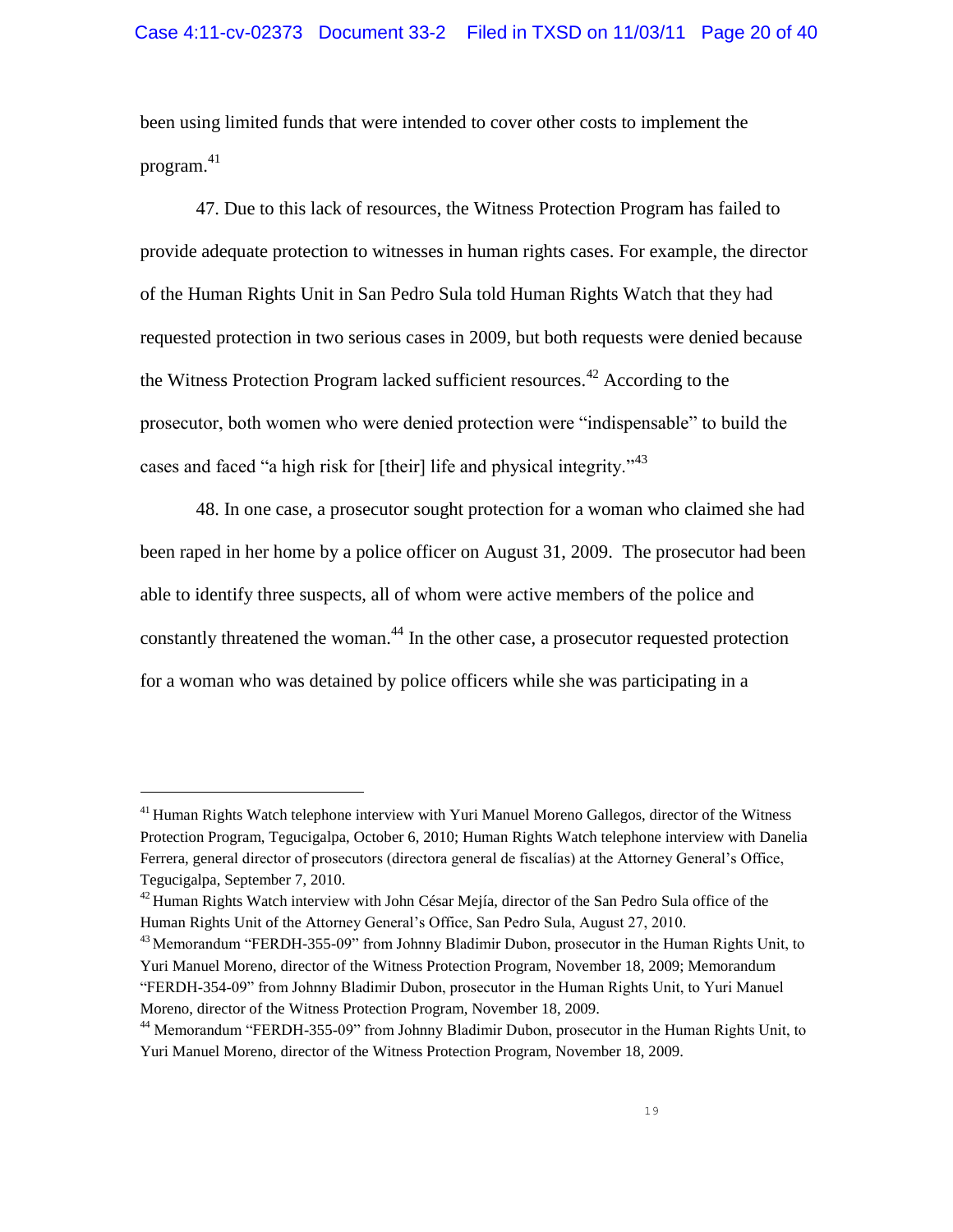demonstration on August 14, 2009, driven to an undisclosed location, and raped. The prosecutor had identified four suspects, all of whom were active members of the police.<sup>45</sup>

49. According to prosecutors in the Human Rights Unit, witnesses are generally afraid of suffering reprisals if they testify against the police or the military.<sup>46</sup> Ponce, the head of the Human Rights Unit, stated that an adequate Witness Protection Program would be a very useful tool to help convince witnesses to testify in cases that the unit is currently investigating.<sup>47</sup> As of October 2011, according to Ponce, the situation had not changed. $48$ 

# **B. Independence of the Judiciary Compromised** *The Supreme Court's Support of the Coup*

L,

50. In the wake of the 2009 coup, the Honduran Supreme Court issued strong

public statements declaring that the military's actions on June 28 had been legal.<sup>49</sup> These

<sup>&</sup>lt;sup>45</sup> Memorandum "FERDH-354-09" from Johnny Bladimir Dubon, prosecutor of the Human Rights Unit, to Yuri Manuel Moreno, director of the Witness Protection Program, November 18, 2009.

<sup>&</sup>lt;sup>46</sup> Human Rights Watch interview with Sandra Ponce, head of the Human Rights Unit of the Attorney General's Office, and Juan Carlos Griffin, prosecutor in the Human Rights Unit, Tegucigalpa, August 23, 2010; Human Rights Watch interview with John César Mejía, director of the San Pedro Sula office of the Human Rights Unit of the Attorney General's Office, San Pedro Sula, August 27, 2010.

<sup>&</sup>lt;sup>47</sup> Human Rights Watch telephone interview with Sandra Ponce, head of the Human Rights Unit of the Attorney General's Office, Tegucigalpa, October 28, 2010.

<sup>48</sup> Human Rights Watch telephone interview with Sandra Ponce, head of the Human Rights Unit of the Attorney General's Office, Tegucigalpa, October 26, 2011.

<sup>&</sup>lt;sup>49</sup> The day of the coup, the Supreme Court issued a press release stating that, given that a court had ordered the military to stop the executive's attempt to carry out a national poll that day, "the Armed Forces, defending the Constitution, have acted in defense of the rule of law, forcing the fulfillment of the law by those who have publicly stated and acted against ... the Constitution." In addition, the press release states that, "if the origin of the acts that occurred today is a judicial order issued by a competent judge, carrying out [these measures is the consequence of] … existing legal norms.‖ Judicial Branch of the Nation (Poder Judicial de la Nación), Press Release, June 28, 2009. On June 30, the Court issued another press release explaining the judicial process that led to the events of June 28. The Court argued that on June 26, a lower court had ordered the Armed Forces to "suspend all activities related to a consultation that would take place on June 28, and to proceed to seize all materials to be used in the previously declared illegal consultation."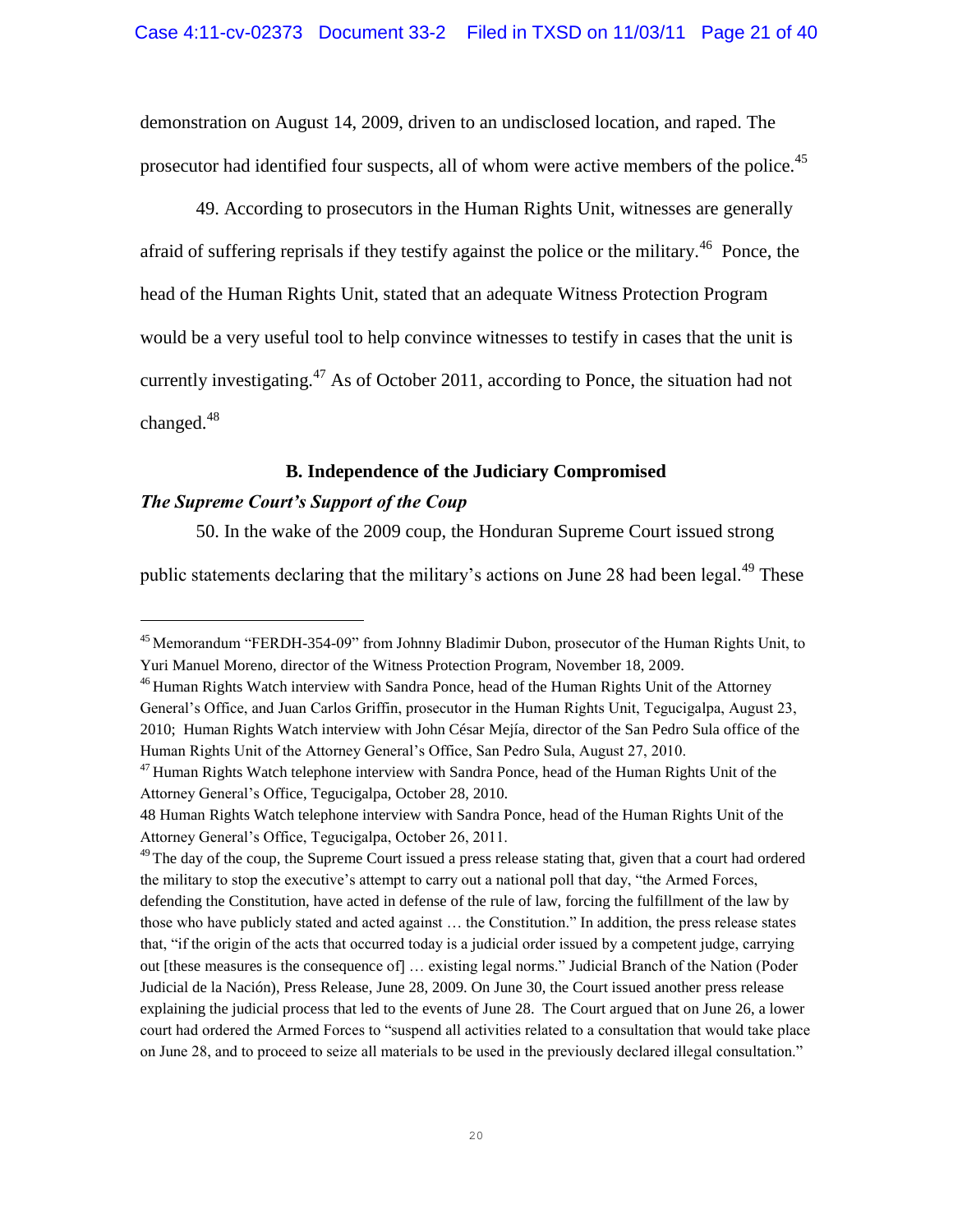statements avoided any specific reference to the fact that the military forcibly flew President Zelaya out of Honduras, forcing him into exile, which was the reason military leaders could claim that there was a power vacuum that they had a duty to fill.

51. The Supreme Court's statements justified the creation of the de facto government, arguing that the appointment of Roberto Micheletti constituted a ―constitutional succession of power.‖ In a meeting with Human Rights Watch in August 2010, members of the Supreme Court claimed that those statements had merely recognized the fact that "the president was out of the country, for whatever reason" and that under those circumstances, according to the Constitution, the appointment of the president of Congress as the president of the Republic was "a constitutional succession of power."50

52. In September 2009 the Supreme Court failed to resolve in a timely manner appeals challenging the constitutionality of an executive decree of the de facto government that limited basic rights. On September 28, two days after the decree was issued, several people presented an appeal challenging its constitutionality, arguing that it limited freedom of expression by broadly and unjustifiably prohibiting all public statements that offend human dignity, public officials, or "run counter the law or government decisions." Over ten additional appeals were subsequently presented before

It also stated that on June 26, the Court had ordered the military to detain Zelaya, who had been accused by the attorney general of committing several crimes, including treason and abuse of authority. Supreme Court of Justice of the Republic of Honduras, Special Press Release, June 30, 2009. See also Supreme Court of Justice of the Republic of Honduras, Press Release, July 20, 2009.

<sup>&</sup>lt;sup>50</sup> Human Rights Watch interview with Justice Jorge Rivera Aviles, president of the Supreme Court of Justice of the Republic of Honduras, Justice Rosa de Lourdes Paz Haslam, Justice José Tomás Arita Valle, and Justice José Antonio Gutiérrez Navas, Tegucigalpa, August 25, 2010.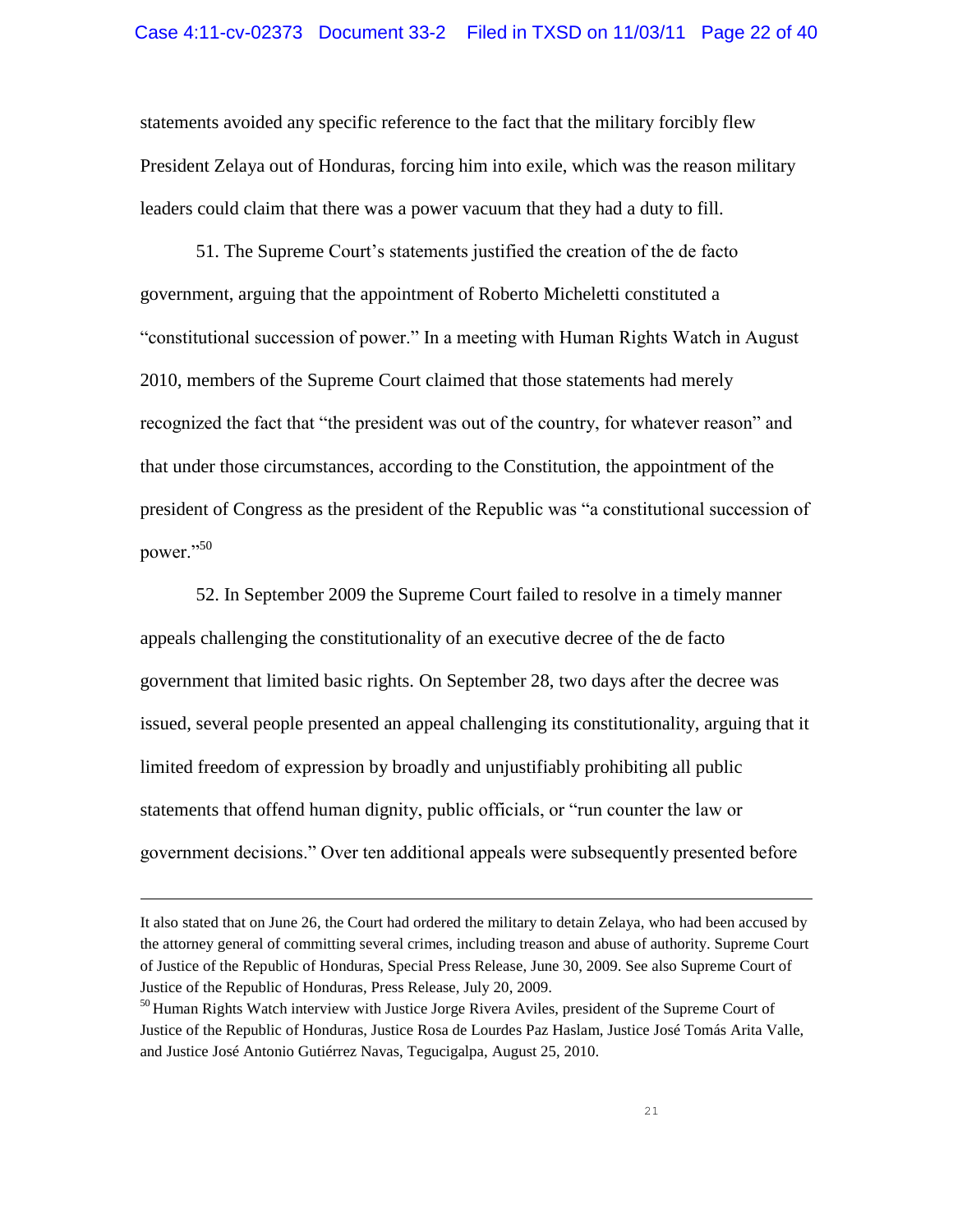the court. According to Honduran law, courts must resolve constitutional appeals that deal with purely legal issues within three days.<sup>51</sup> But the Supreme Court waited more than three weeks—and only after the executive branch itself revoked the decree—to resolve the appeals, ruling that they lacked merit precisely because the decree was no longer in force. $52$ 

# *Abusing Disciplinary Powers*

53. After the coup, the Supreme Court applied a double standard when it used its disciplinary powers. It fired four judges who opposed the coup, arguing that judges may not get involved in politics. But it failed to sanction judges who supported the appointment of Roberto Micheletti as the de facto president of Honduras, despite the fact that those statements were as "political" as statements questioning the coup.

54. During the de facto government, the Supreme Court opened administrative investigations into the statements and actions of four judges who opposed the coup.<sup>53</sup> It investigated:

Tirza del Carmen Flores Lanza, magistrate of the San Pedro Sula Court of Appeals, for presenting a constitutional appeal challenging the ouster of former

 $51$  Law on Constitutional Appeals (Ley de Amparo), art. 29.

<sup>&</sup>lt;sup>52</sup> Supreme Court of Justice of the Republic of Honduras, Report by Daniel Arturo Sibrian Bueso, secretary of the Constitutional Chamber, to Justice Jose Antonio Gutiérrez Nava, president of the Constitutional Chamber, August 26, 2010; Information provided to Human Rights Watch by Justice Gutiérrez Nava, September 20, 2010.

 $53$  The four judges are members of the Association of Judges in favor of Democracy (Asociación de Jueces por la Democracia), a nongovernmental organization that openly criticized the coup.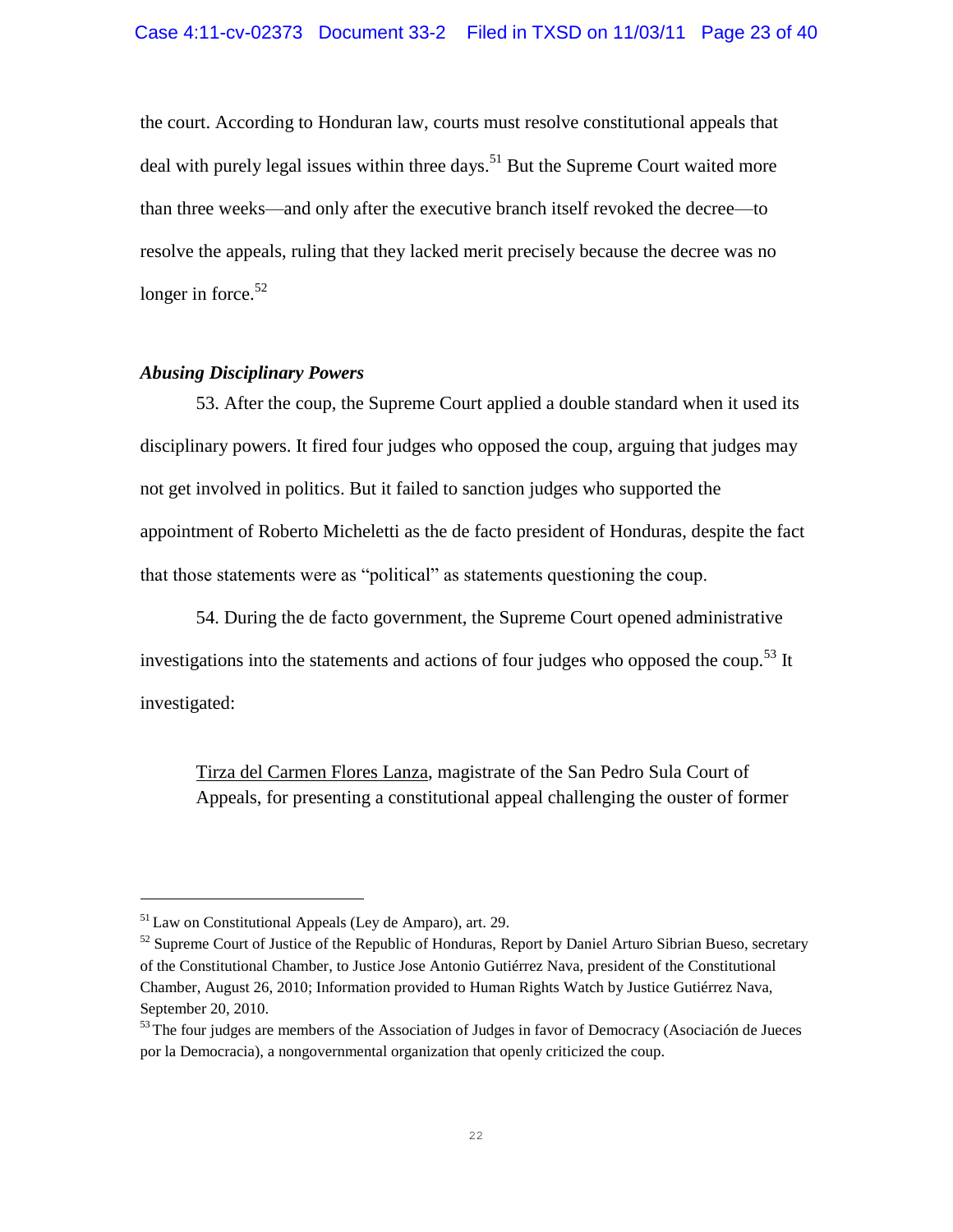President Zelaya, and for formally requesting that the Attorney General's Office investigate government authorities involved in the coup.<sup>54</sup>

Ramón Enrique Barrios, lower court judge in San Pedro Sula and constitutional law professor at the University of San Pedro Sula, for stating in an academic conference that what happened on June 28 had been a coup d'etat.<sup>55</sup> The investigation began after a newspaper reproduced his statements in its print edition.<sup>56</sup>

Luis Alonso Chévez de la Rocha, judge in the Special Tribunal against Domestic Violence in the Department of Cortes, for participating in a demonstration on August 12, 2009, in which he asked police officers to stop beating protesters.<sup>57</sup>

<sup>&</sup>lt;sup>54</sup> Human Rights Watch interview with Tirza del Carmen Flores Lanza, San Pedro Sula, August 26, 2010; Deputy Directorate of Personnel, Judicial Career, "Notice" (Cedula de Citacion), November 20, 2009. The constitutional appeal, presented by seven individuals, argued that the events of June 28 had violated several constitutional guarantees, including the right of all Hondurans not to be extradited out of the country (provided for in article 102 of the Honduran Constitution). Constitutional Appeal (Recurso de Amparo), June 30, 2009. The request to investigate government officials was presented by 14 people. Request for investigation (Denuncia), June 30, 2009. Judge Guillermo López Lone also signed both documents, but was not investigated for having done so. Copy on file at Human Rights Watch. The Court held that Flores was out the office that day without permission; litigated a case, which judges are not allowed to do; gave the court's address to receive notifications about the case; presented a complaint before the Attorney General's Office; and commented on decisions adopted by other judicial bodies and the Supreme Court. Supreme Court of Justice of the Republic of Honduras, Document No. 1181-SCSJ-2010 (Oficio No. 1181-SCSJ-2010), June 4, 2010. Flores appealed the Supreme Court's decision before the Council on Judicial Careers on June 30, 2010.

<sup>&</sup>lt;sup>55</sup> Human Rights Watch telephone interview with Ramón Enrique Barrios, San Pedro Sula, May 12, 2010; Human Rights Watch interview with Ramón Enrique Barrios, San Pedro Sula, August 26, 2010; Deputy Directorate of Personnel, Judicial Career, "Notice" (Cedula de Citacion), October 27, 2009. The Court held that judges may only discuss current events with their students from a legal point of view, but this right ―does not extend to audiences other than duly registered students.‖ According to the Court, his decision to accept an invitation to participate in "events that could lead to altering public order" and to authorize a newspaper to reproduce his statements were incompatible with the honor of being a judge. Supreme Court of Justice of the Republic of Honduras, Oficio No. 1291-SCSJ-2010, June 16, 2010. Barrios appealed the Supreme Court's decision before the Council on Judicial Careers on June 30, 2010.

<sup>&</sup>lt;sup>56</sup> Opinion of Ramón Enrique Barrios (Opinion de Ramón Enrique Barrios), "There was no constitutional succession" (No hubo sucesión constitucional), *Tiempo*, August 28, 2009.

 $57$  Human Rights Watch telephone interview with Luis Chévez, San Pedro Sula, May 12, 2010; Human Rights Watch interview with Luis Chévez, San Pedro Sula, August 26, 2010; Deputy Directorate of Personnel, Judicial Career, "Notice" (Cedula de Citacion), October 27, 2009.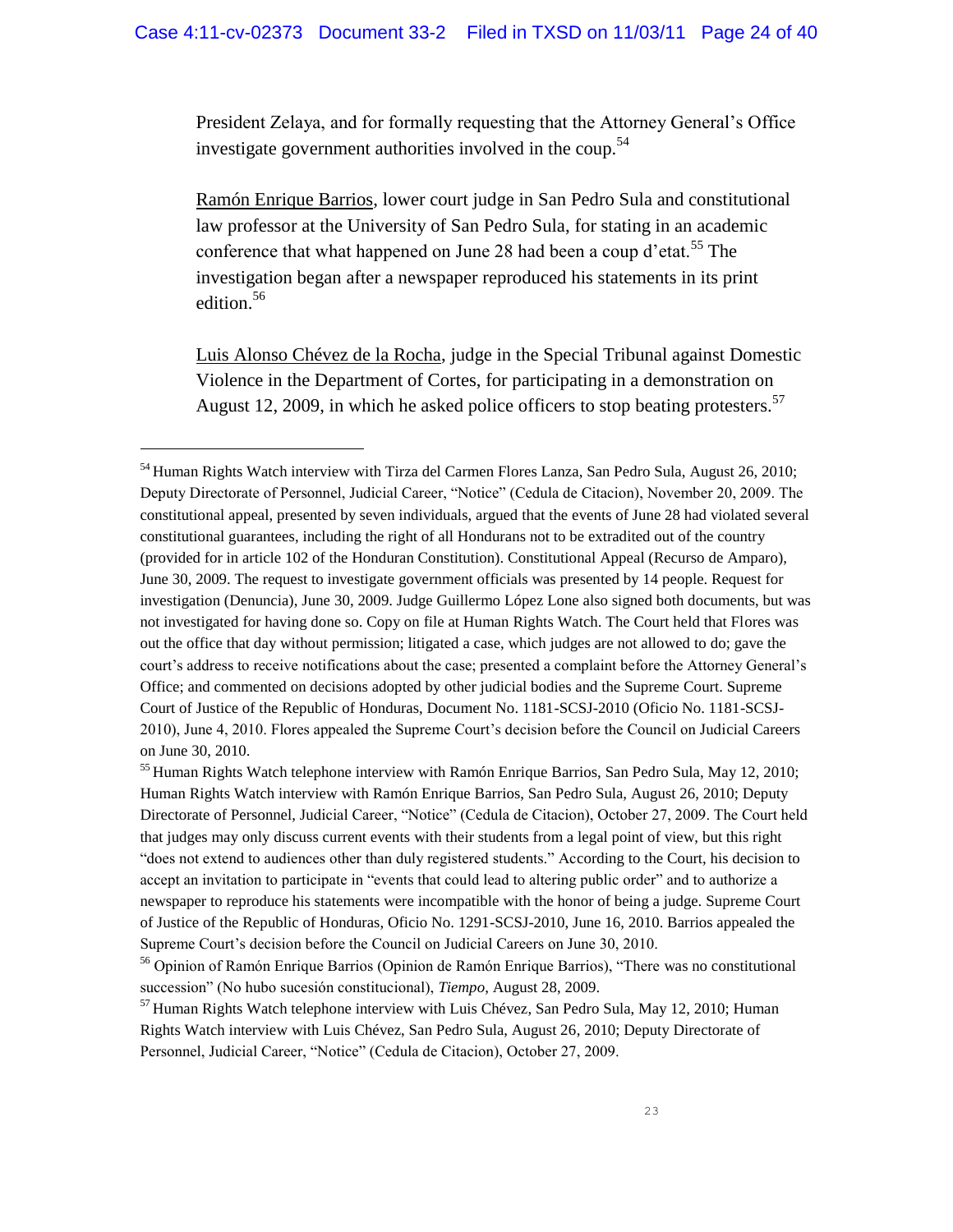Chévez was detained for six hours for his behavior during the demonstration, until a judge ordered his release, stating that his detention had been arbitrary.<sup>58</sup>

Guillermo López Lone, lower court judge in San Pedro Sula, for participating in a demonstration against the coup near the Tegucigalpa airport on July 5, 2009, the day President Zelaya was supposed to return to Honduras.<sup>59</sup>

55. The Supreme Court fired the four judges in May 2010 (10 justices voted in

favor of firing them, and 5 voted against),<sup>60</sup> and notified the judges of the decision the

following month.<sup>61</sup> The judges filed appeals with the Council of the Judicial Careers,

Ļ

<sup>59</sup> Human Rights Watch telephone interview with Guillermo López Lone, San Pedro Sula, May 12, 2010; Human Rights Watch interview with Guillermo López Lone, San Pedro Sula, August 26, 2010; Deputy Directorate of Personnel, Judicial Career, "Notice" (Cedula de Citacion), November 24, 2009. The Court held that a statement López made during the administrative hearing differed from the information he had included in an insurance document, which violated his obligation to act independent and impartially. Supreme Court of Justice of the Republic of Honduras, Document No. 1290-SCSJ (Oficio No. 1290-SCSJ), June 16, 2010. According to information reviewed by Human Rights Watch, there was no such discrepancy. During the administrative hearing, López said he had broken his leg when demonstrators started to run after the military opened fire to disperse the demonstration. And in the insurance document, López had one line to explain the facts and said that he "was walking, fell, injured [his] knee and could no longer walk." López appealed the Supreme Court's decision before the Council on Judicial Careers on June 30, 2010.

The Court held that Chévez had not fulfilled his obligations as a judge when he participated in "acts that alter public order" and for having "provoked discussions with fellow judicial officials... for his political position regarding the facts that occurred in the country." Supreme Court of Justice of the Republic of Honduras, Document No. 1183-SCSJ-2010 (Oficio No. 1183-SCSJ-2010), June 4, 2010. Chévez appealed the Supreme Court's decision before the Council on Judicial Careers on June 30, 2010.

<sup>58</sup> Decision adopted by Judge Katya Sánchez Martínez (Juez ejecutor), San Pedro Sula, Cortes, August 12, 2009.

<sup>&</sup>lt;sup>60</sup> Secretariat of the Supreme Court of Justice of the Republic of Honduras, Certified Copy of Document 24 (describing the court's deliberations on May 5-7, 2010), June 25, 2010.

<sup>&</sup>lt;sup>61</sup> Supreme Court of Justice of the Republic of Honduras, Document No. 1181-SCSJ-2010 (Oficio No. 1181-SCSJ-2010), June 4, 2010; Supreme Court of Justice of the Republic of Honduras, Document 1290- SCSJ (Oficio No. 1290-SCSJ-2010), June 16, 2010; Supreme Court of Justice of the Republic of Honduras, Document 1291-SCSJ-2010 (Oficio No. 1291-SCSJ-2010), June 16, 2010; Supreme Court of Justice of the Republic of Honduras, Document 1183-SCSJ-2010 (Oficio No. 1183-SCSJ-2010), June 4, 2010; Human Rights Watch interview with Justice Jorge Rivera Aviles, president of the Supreme Court of Justice of the Republic of Honduras, Justice Rosa de Lourdes Paz Haslam, Justice José Tomás Arita Valle, and Justice José Antonio Gutiérrez Navas, Tegucigalpa, August 25, 2010. In addition to the appeals before the Council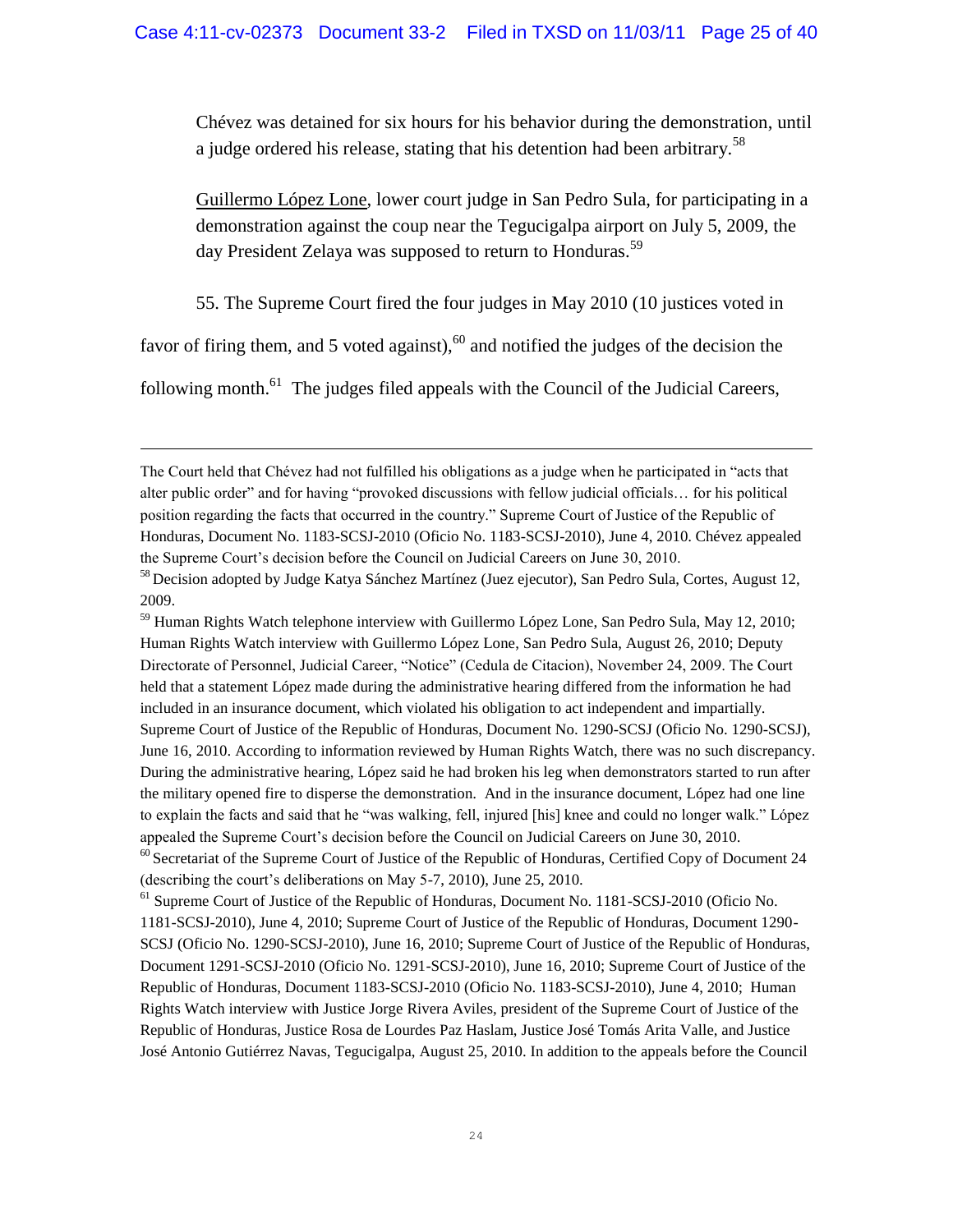which upheld the dismissals of Flores Lanza and López Lone but decided that Chévez de la Rocha was improperly fired. However, the Council did not order that he be reinstated to his position. $62$ 

56. Three United Nations human rights experts issued a joint statement criticizing the Court's decision.<sup>63</sup> The joint statement notes that, "none of the resolutions [firing the judges] … includes legal arguments that explain why the conduct under investigation was serious" and that the removal of the judges, "appears to be related to their public opposition to the events that occurred during the political crisis of June 2009.<sup> $64$ </sup>

57. The president of the Supreme Court and four other justices told Human Rights Watch that the four judges were not fired for opposing the coup, but rather for

Ļ

on Judicial Careers, the four judges took their case to the Inter American Commission on Human Rights in July. Letter signed by the four judges and representatives of the non governmental organization CEJIL to Santiago Canton, executive director of the Inter American Commission on Human Rights, July 5, 2010.  $62$  In August 2011, the Council of the Judicial Career rejected the appeals by Judges Flores Lanza and López Lone, and although it decided that Justice Chévez de la Rocha was improperly fired and was entitled to be paid the salary he would have earned had be not been fired, it did not order his reinstatement. As Justice Barrios Maldonado, did not personally appear before the Council, a copy of the resolution in his case was not made available the same day as the decisions in relation to the other judges, and Human Rights Watch does not know the Council's decision in his case. Human Rights Watch email communication with Tirza Flores Lanza, October 18, 2011.

 $63$  The Special Rapporteur on the Independence of Judges and Lawyers; Special Rapporteur on the promotion and protection of the right to freedom of opinion and expression; and Special Rapporteur on the Situation of Human Rights Defenders issused a joint statement on July 29, 2010.

 $64$  According to the experts, "this would represent an inadmissible attack against the independence of Honduran judges and magistrates, as well as to the freedoms of opinion, expression, assembly, and association…‖ Joint press release by the Gabriela Knaul, Special Rapporteur on the Independence of Judges and Lawyers; Frank La Rue, Special Rapporteur on the promotion and protection of the right to freedom of opinion and expression; and Margaret Sekaggya, Special Raporteur on the Situation of Human Rights Defenders, "Firing of Judges in Honduras sends an intimidating message to the Judiciary, warn UN experts" (Despido de jueces en Honduras envía mensaje intimidatorio al Poder Judicial, advierten expertos de la ONU), July 29, 2010,

http://www.ohchr.org/SP/NewsEvents/Pages/DisplayNews.aspx?NewsID=10235&LangID=S (accessed November 1, 2011).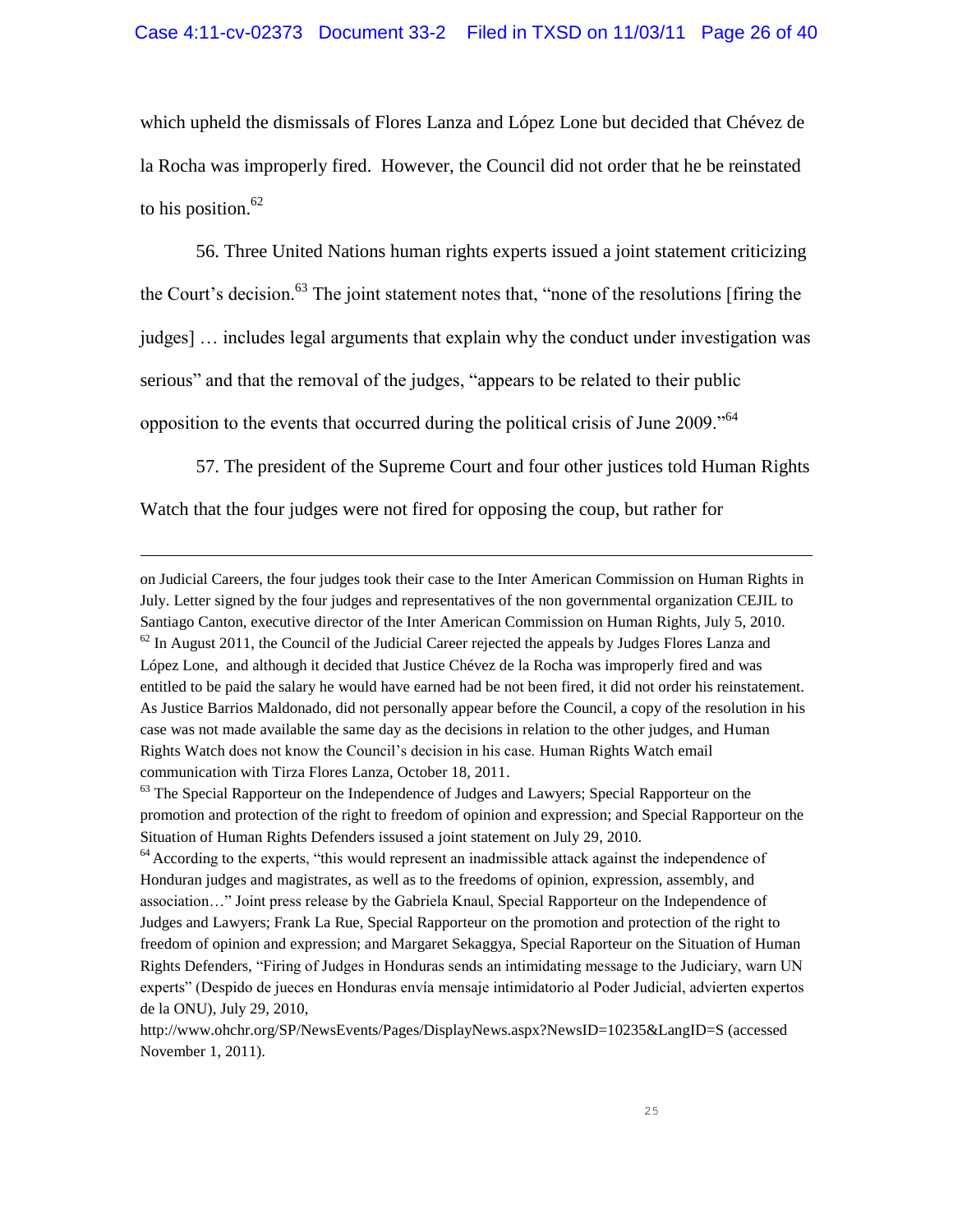participating in politics, which is prohibited by Honduran law.<sup>65</sup> The Constitution states that judges "may not participate for any reason in any type of partisan activities."<sup>66</sup> And the Law on the Organization and Attributions of Courts states that judicial authorities may not participate "in meetings, demonstrations, or other political acts, even if other citizens are allowed to do so." $67$ 

58. According to the four judges, their criticism of the coup was not a "partisan" or "political" act because they were advocating for the return of the rule of law.<sup>68</sup> When judges are sworn in, they promise "to be faithful to the Republic, [and] to comply with and to enforce the Constitution and the laws."<sup>69</sup> The judges told Human Rights Watch that they opposed the coup as citizens who wanted to restore the country's constitutional order.<sup>70</sup>

59. In any case, if the Court was in fact attempting to sanction judges who, in broad terms, participated in politics, it should have also sanctioned all the judges who openly supported the coup. For example, on July 6, 2009, Judge Norma Iris Coto, head of

 $<sup>65</sup>$  Human Rights Watch interview with Justice Jorge Rivera Aviles, president of the Supreme Court of</sup> Justice of the Republic of Honduras, Justice Rosa de Lourdes Paz Haslam, Justice José Tomás Arita Valle, and Justice José Antonio Gutiérrez Navas, Tegucigalpa, August 25, 2010.

<sup>66</sup> Constitution of the Republic of Honduras, art. 319.

 $<sup>67</sup>$  Law on the Organization and Attributions of Courts (Ley de Organización y Atribuciones de los</sup> Tribunales), art. 3 (6).

<sup>68</sup> Human Rights Watch interview with Guillermo López Lone, Tirza Flores, Luis Chévez, and Ramón Barrios, San Pedro Sula, August 26, 2010.

 $69$  Constitution of the Republic of Honduras, art. 322.

 $70$  Constitution of the Republic of Honduras, art. 2: "supplanting popular sovereignty and usurping constituted powers constitutes treason. The responsibility in these cases is not subject to statutes of limitation and may be deduced ab officio or per request of any citizen." Constitution of the Republic of Honduras, art. 3: "No one must obey an usurping government, nor those who assume functions or public positions by force or using medium or procedures that violate… this Constitution and the laws…. The people have a right to recur to insurrection to defend the constitutional order."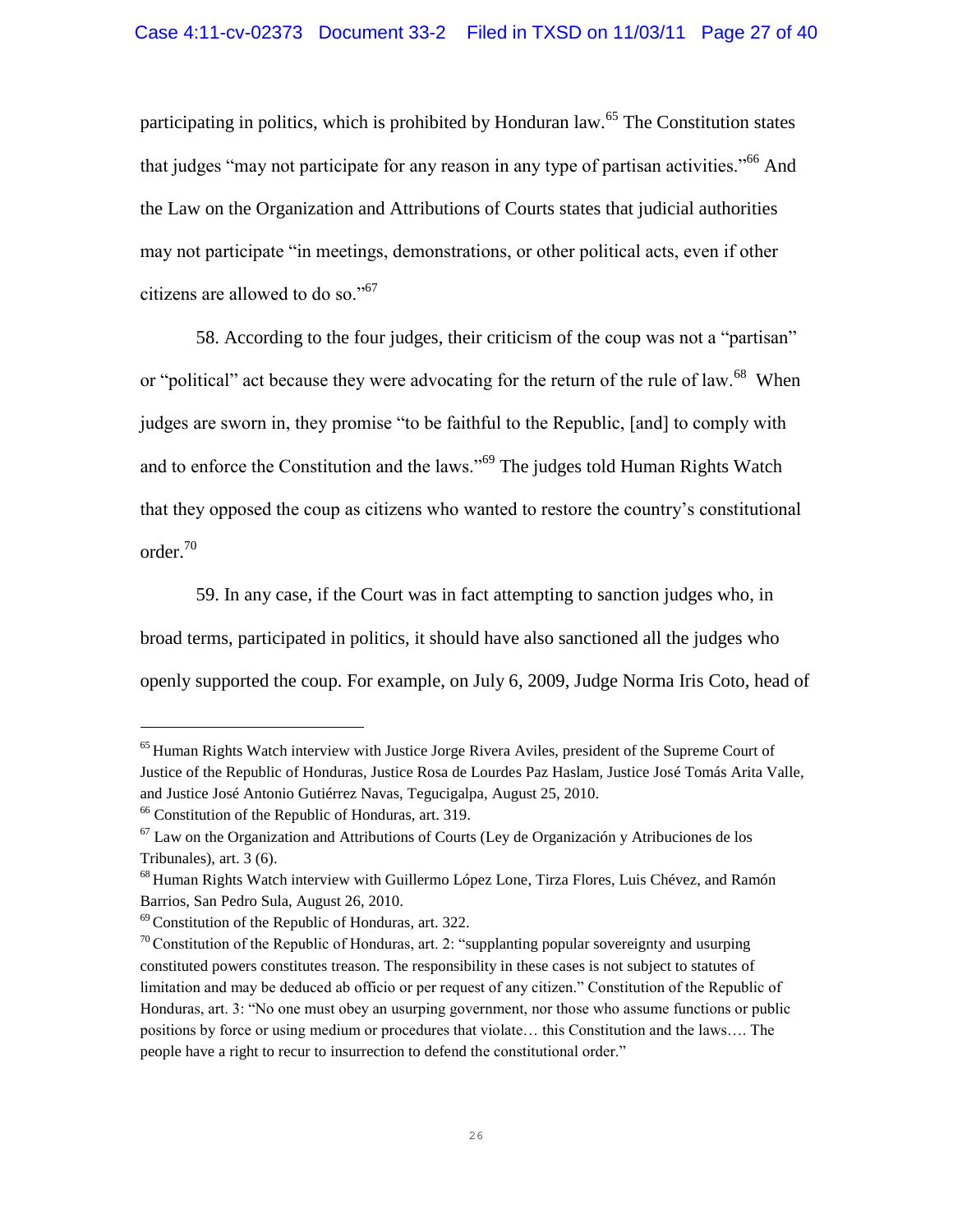the Association of Judges and Magistrates of Honduras (*Asociación de Jueces y Magistrados de Honduras, ASOJMAH), told the newspaper <i>La Prensa that,* "in the end the world will understand that what happened in Honduras [on June 28] was, strangely, the restoration of constitutional order."<sup>71</sup> ASOJMAH, which has approximately 500 members, also issued a press release stating that the acts carried out by the Armed Forces and the police on June 28 "were based on judicial orders from competent authorities" and their purpose was to uphold judicial rulings that the executive had ignored.<sup>72</sup>

60. But the Court did not sanction Judge Coto or other coup supporters. According to the Court itself, of the 25 judges dismissed in 2009 and 2010, only Flores Lanza, López Lone, Barrios, and Chévez de la Rocha were sanctioned for statements or actions related to the events of June 28, 2009.<sup>73</sup> The Inter-American Commission on Human Rights found that several judges and magistrates who publicly supported the coup were not subject to similar investigations.<sup>74</sup>

<sup>&</sup>lt;sup>71</sup> "Le salió mejor no estar acá" (It was better for him not to be here), *La Prensa*, July 6, 2009. "Ya no era presidente cuando fue detenido‖ (He was no longer president when he was detained), *La Prensa*, July 7, 2009.

 $72$  Statement by the ASOJMAH, undated; Documentation in Human Rights Watch's offices; The current president of ASOJMAH denied they had issued a statement on the events of June 28, 2009. Human Rights Watch telephone interview with Teodoro Bonilla, president of ASOJMAH, Tegucigalpa, September 30, 2010.

 $^{73}$  Supreme Court of Justice of the Republic of Honduras, "List of documents-decisions of removal of magistrates of appeals courts and judges, 2009-2010‖ (Relación de oficios-acuerdos de cancelación de Magistrados-Magistradas de Cortes de Apelaciones, Jueces y Juezas, Años 2009-2010), undated; Information sent to Human Rights Watch via international courier, received on September 20, 2010.  $74$  Inter-American Commission on Human Rights (IACHR), "Preliminary Observations of the Inter-

American Commission on Human Rights about its visit to Honduras on May 15-18, 2010," June 3, 2010, http://cidh.org/pdf%20files/HondurasObservacionesVisitaCIDH2010.pdf (accessed November 1, 2011), para. 84.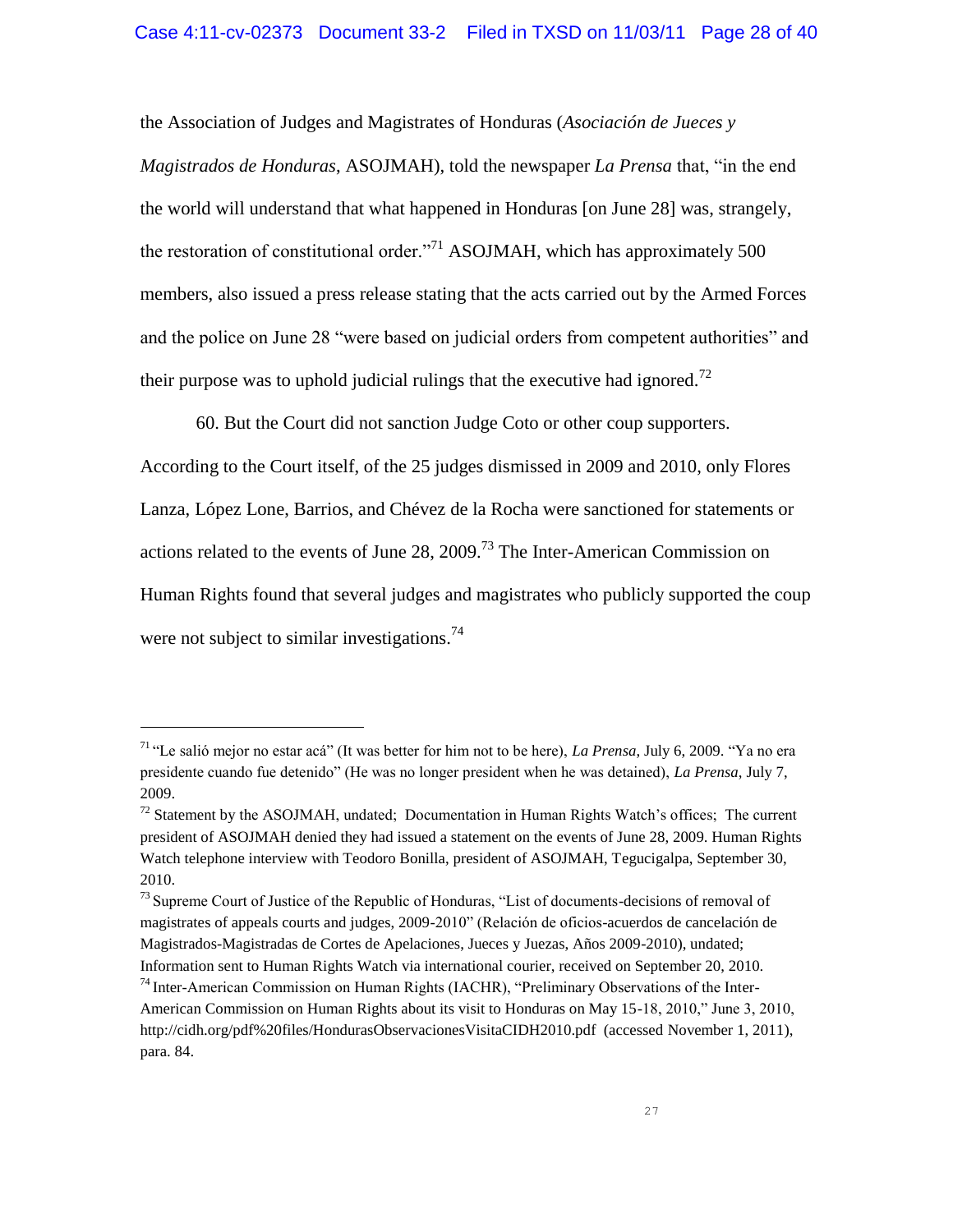61. The Court also appeared to issue an open invitation to participate in

demonstrations supporting the coup. On June 30, 2009, Sandra Lizeth Rivera Gallo, head of human resources of the Supreme Court distributed via email an invitation to all judges and employees of the judiciary to participate in a pro-coup march in Honduras.<sup>75</sup> Rivera Gallo claimed she had received orders from the secretary of the Supreme Court president to distribute the email.<sup>76</sup> Supreme Court justices told Human Rights Watch, however, that the decision to distribute the invitation did not come from the Court and that they had initiated an administrative investigation into Rivera Gallo's responsibility for sending out the invitation. $77$ 

#### **III. Ongoing Attacks**

62. For a report published in December 2010, Human Rights Watch documented 18 cases in which journalists, human rights defenders, and political activists were killed since President Lobo took office in January 2010. The report also describes credible reports we received in 29 cases in which journalists, human rights defenders, and political

 $<sup>75</sup>$  The invitation reads: "Based on instructions from above, public officials and employees of the judicial</sup> branch are invited to participate in the "March for the Peace in Honduras" that will take place in the central park of Tegucigalpa, today, Tuesday, June 30, 2009, between 9:30 a.m. and 1 p.m." IACHR, "Preliminary Observations of the Inter-American Commission on Human Rights about its visit to Honduras on May 15- 18, 2010," para. 83.

<sup>&</sup>lt;sup>76</sup> Judicial Branch, Directorate of Personnel (Dirección de Administración de Personal), "Statement" (Manifestación), April 12, 2010.

 $^{77}$  Human Rights Watch interview with Justice Jorge Rivera Aviles, president of the Supreme Court of Justice of the Republic of Honduras, Justice Rosa de Lourdes Paz Haslam, Justice José Tomás Arita Valle, and Justice José Antonio Gutiérrez Navas, Tegucigalpa, August 25, 2010.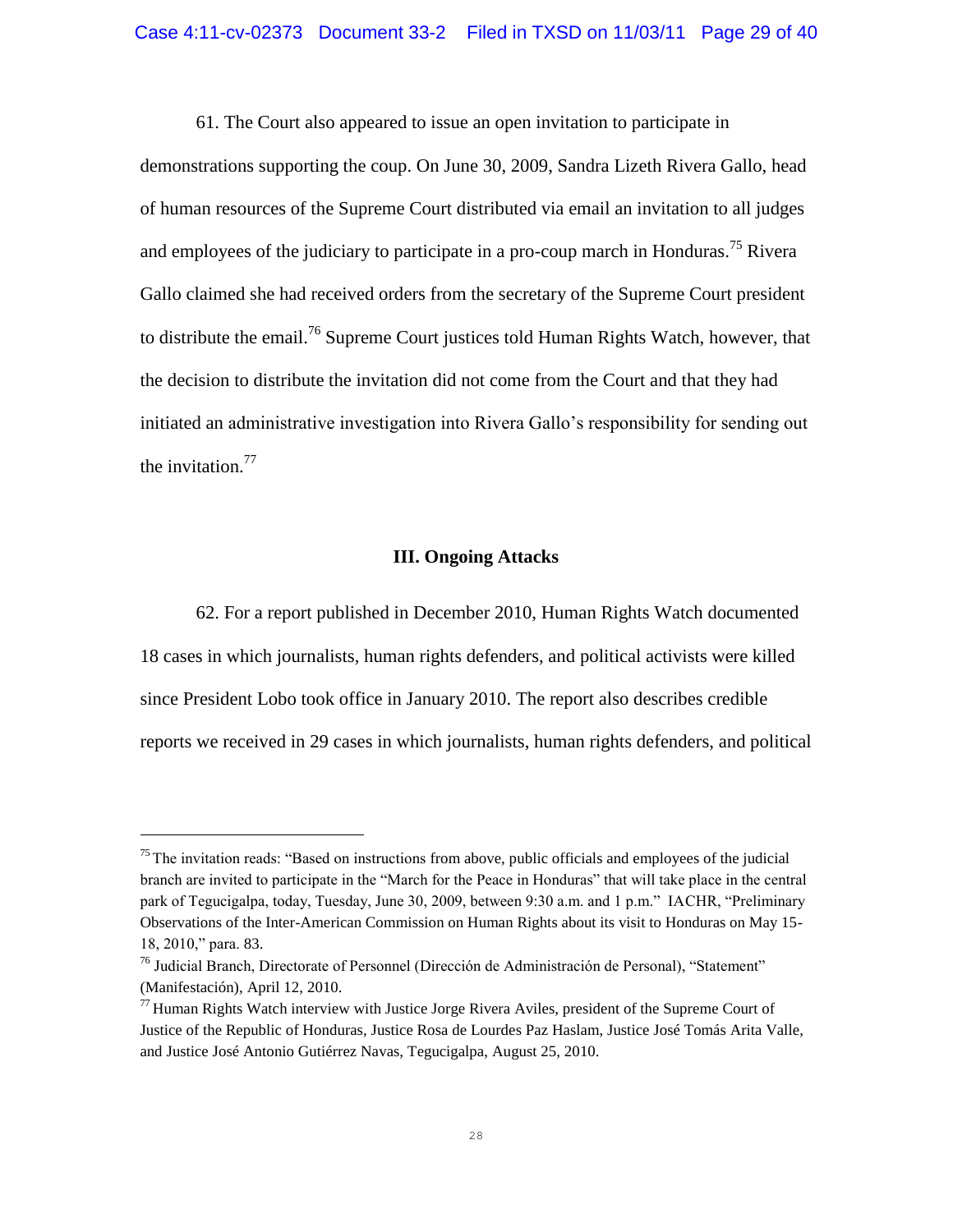activists had been threatened or attacked.<sup>78</sup> Information collected by local human rights organizations suggests the number of attacks could be significantly higher.<sup>79</sup>

63. Despite repeated requests, Human Rights Watch was unable to obtain complete information directly from Honduran authorities as to the status of the investigations in the majority of these cases. However, available information suggests that little or no progress has been made; thus, in most of the cases, it was not possible to determine whether the attacks or threats were politically motivated or whether there was any official involvement.

64. In the majority of the cases, there is circumstantial evidence—including

explicit statements by the perpetrators in some instances—that suggests that the victims

 $78$  See Human Rights Watch, "After the Coup: Ongoing Violence, Intimidation, and Impunity in Honduras," December 2010.

 $79$  According to the Committee of Family Members of the Disappeared in Honduras (Comité de Familiares Detenidos-Desaparecidos de Honduras, COFADEH), between January 30 and July 31, 2010, there were 23 politically motivated killings, 8 journalists killed, 92 death threats, including 59 against human rights defenders, and 76 instances of intimidation or persecution. COFADEH, "Human rights violations in Honduras not only continue in the aftermath of the coup... they are too many" (Violaciones a DDHH en Honduras no solo continúan en la continuidad del golpe… son demasiado), August 30, 2010, p. 13. See also Human Rights Platform (Plataforma de Derechos Humanos), "Press Release," August 26, 2010, [http://www.defensoresenlinea.com/cms/documentos/Plataforma\\_DDHH\\_Comunicado\\_26\\_agosto\\_2010.pd](www.defensoresenlinea.com/cms/documentos/Plataforma_DDHH_Comunicado_26_agosto_2010.pdf) [f](www.defensoresenlinea.com/cms/documentos/Plataforma_DDHH_Comunicado_26_agosto_2010.pdf) (accessed November 1, 2011). The members of the Human Rights Platform are leading human rights non governmental organizations in Honduras: Center for the Rights of Women (Centro de Derechos de Mujeres, CDM), Center to Investigate and Promote Human Rights (Centro de Investigación y Promoción de los Derechos Humanos, CIPRODEH), Committee for the Defense of Human Rights in Honduras (Comité para la Defensa de los Derechos Humanos en Honduras, CODEH), COFADEH, Center for the Prevention, Treatment, and Rehabilitation of Torture Victims and their Families (Centro de Prevención, Tratamiento y Rehabilitación de las Víctimas de la Tortura y sus Familiares, CPTRT), and Food First Information  $\&$ Action Network (FIAN) – Honduras. COFADEH, "There is a systematic state policy of violating human rights" (Existe una política de Estado de violación sistemática a los derechos humanos), August 6, 2010. Defensoresenlinea.com, "Criminalization and Lack of Protection surrounds the lives of human rights defenders‖ (Criminalización e indefensión rodean la videa de los defensores y defensoras de ddhh), April 13, 2010,

http://www.defensoresenlinea.com/cms/index.php?option=com\_content&view=article&id=696:criminaliza cion-e-indefension-rodean-la-vida-de-los-defensores-y-defensoras-de-ddhh&catid=71:def&Itemid=166.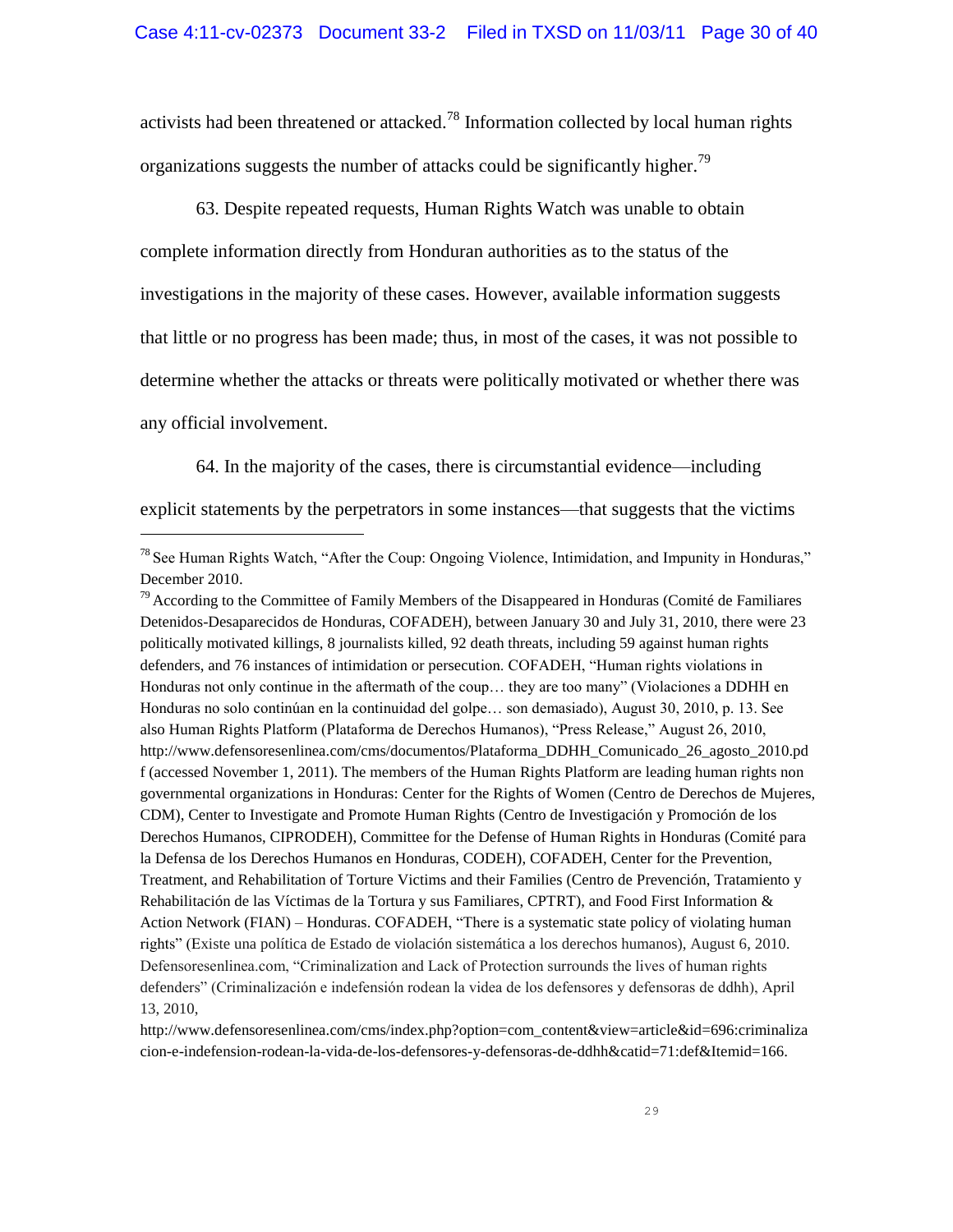have been targeted because of their political views. Whatever the motive of the attacks and threats, the cumulative effect has been to generate a climate of fear that has had a chilling effect on the exercise of basic rights in Honduras.

# *Lack of Adequate Protection*

L,

65. Since the coup, the IACHR has issued "precautionary measures" (*medidas cautelares*) ordering the government of Honduras to provide protection to over 150 journalists, human rights defenders, coup opponents, and their families. This includes at least 14 cases arising since President Lobo took office.<sup>80</sup>

66. In June 2010, the commission emphasized that efforts by Honduras to comply with these measures have been "few, late in coming, and in some cases nonexistent." As evidence of the government's ineffective compliance, the commission cited the case of Nahúm Palacios, a journalist who was killed after the commission had requested that the Honduran government protect him.

67. In August 2010, Ana Pineda, the human rights advisor to President Lobo at the time, told Human Rights Watch that the major difficulties in implementing protective measures were identifying the victim, determining where he or she lives, and establishing what sort of protection the person needs. According to Pineda, after the government issued a public invitation in three major newspapers asking individuals who had been granted precautionary measures to present themselves to obtain protection, officials were

<sup>&</sup>lt;sup>80</sup> IACHR, "Precautionary Measures granted in Honduras. June 28, 2009 to date" (Medidas Cautelares otorgadas en Honduras. 28 de junio de 2009 hasta la fecha),

<http://www.cidh.org/medidas/2010Hond.sp.htm> (accessed November 1, 2011).

 $81$  IACHR, "Preliminary Observations of the Inter-American Commission on Human Rights about its visit to Honduras on May  $15-18$ ,  $2010$ ," para. 71.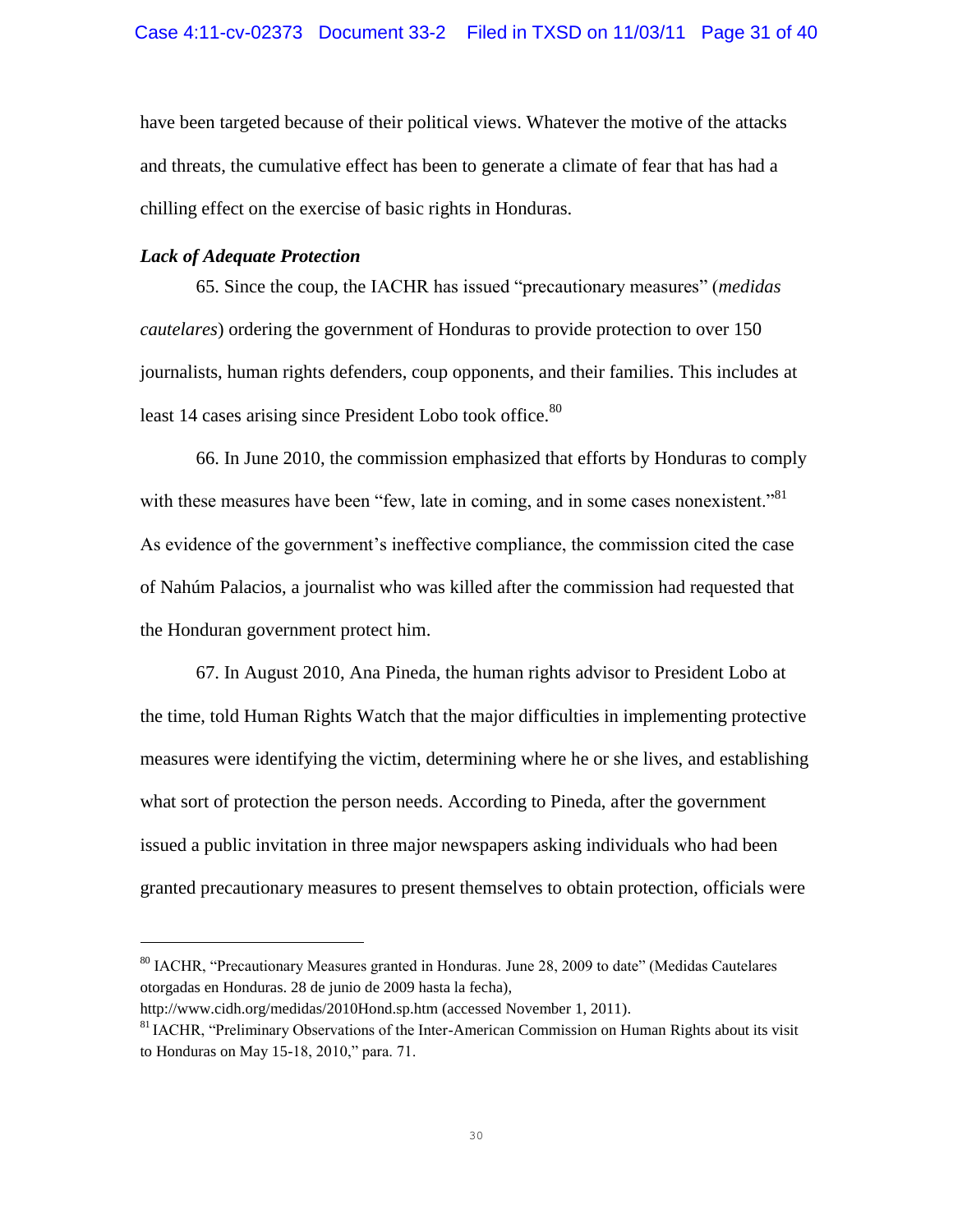#### Case 4:11-cv-02373 Document 33-2 Filed in TXSD on 11/03/11 Page 32 of 40

able to reach agreement with 217 such individuals as to what sort of protection the government would provide. At the time, she said that the government still had not provided protection to another 96 people who had been granted precautionary measures by the IACHR but with whom the government had yet to reach an agreement.<sup>82</sup>

68. In October 2010, however, four NGOs representing almost 200 people granted precautionary measures by the IACHR reported that two people who should have received protection had been killed, 35 had received death threats, and nine had fled Honduras with their families. $83$ 

69. Representatives from Honduran human rights organizations that brought the cases to the IACHR also told Human Rights Watch in 2010 that the protection provided by the government had been inadequate, and that many victims said they did not trust the police to protect them. In one case, a victim was given a phone number to call in case it was necessary to contact the police, but when he called, no one answered the phone.<sup>84</sup> In another instance, a person who was supposed to receive police protection had to wait for an hour at the police station for the officer who was to provide a police escort. When the officer arrived and the victim offered him water, the officer responded he did not want anything "from coup-plotters."<sup>85</sup>

 $82$  Human Rights Watch interview with Ana Pineda, human rights advisor to President Porfirio Lobo, Tegucigalpa, August 25, 2010.

 $83$  "CEJIL: The government of Honduras does not respect the IACHR" (CEJIL: El Estado de Honduras irrespeta la CIDH), Radio El Progreso, October 29, 2010.

<sup>&</sup>lt;sup>84</sup> Human Rights Watch interview with Bertha Oliva, president of COFADEH, Tegucigalpa, August 24, 2010.

<sup>&</sup>lt;sup>85</sup> Human Rights Watch interview with Andrés Pavón, president of CODEH, Tegucigalpa, August 24, 2010.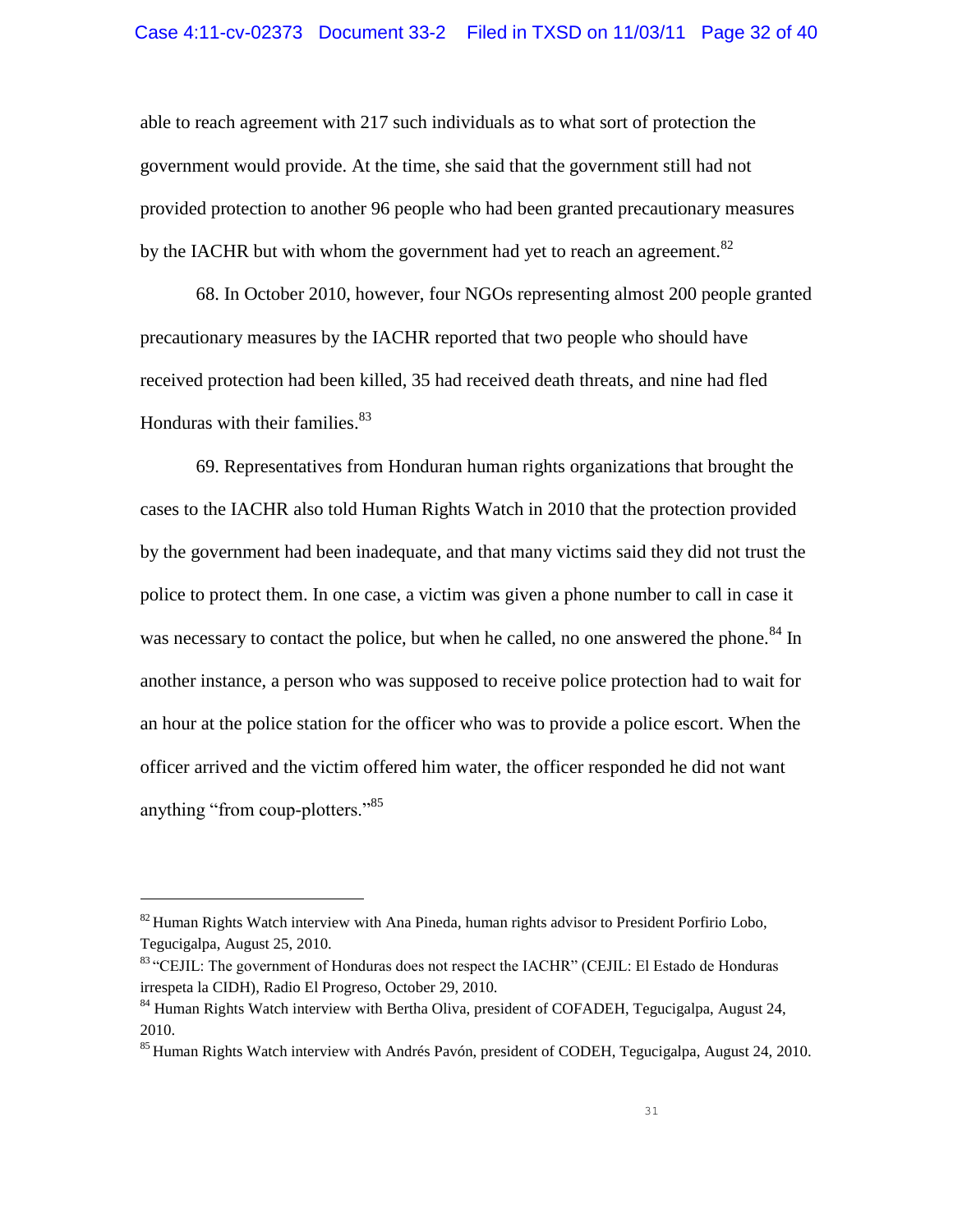# *Chilling Effect*

Ļ

70. The Human Rights Watch report published in December 2010 documented that the ongoing killings, threats, and attacks had generated a climate of fear and intimidation that undermined the exercise of basic rights in Honduras.

71. According to Leo Valladares, a human rights defender and formerly the national ombudsman of Honduras, these cases reflected a broader chilling effect on Honduran society. Even though there was still active civil society participation in political affairs, the threats and attacks generated fear, which inhibited journalists and defenders from doing their work.<sup>86</sup> Similarly, Father Ismael Moreno told Human Rights Watch that the killings of journalists had led to self-censorship.<sup>87</sup> According to Osman López, president of C-Libre, an NGO that monitors freedom of expression in Honduras, this was particularly evident in rural areas, where most of the killings of journalists took place.<sup>88</sup>

# **IV. Honduras's Obligations under International Law**

# **A. Obligation to Deter, Prevent, and Investigate Abuses**

72. Honduras is party to several international treaties that impose an obligation to respect, protect, and fulfill human rights listed in the treaties.<sup>89</sup> Those same treaties also

<sup>&</sup>lt;sup>86</sup> Human Rights Watch telephone interview with Leo Valladares, director of the Association to Promote Participatory Citizenship (Asociación para una Ciudadanía Participativa), Tegucigalpa, October 27, 2010. <sup>87</sup> Human Rights Watch email correspondence with Father Ismael Moreno, October 28, 2010.

<sup>&</sup>lt;sup>88</sup> Human Rights Watch email correspondence with Osman López, president of C-Libre, October 30, 2010.

<sup>89</sup> Parts of this section were previously published in Human Rights Watch, *Uniform Impunity: Mexico's Misuse of Military Justice to Prosecute Abuses in Counternarcotics and Public Security Operations*, April 2009.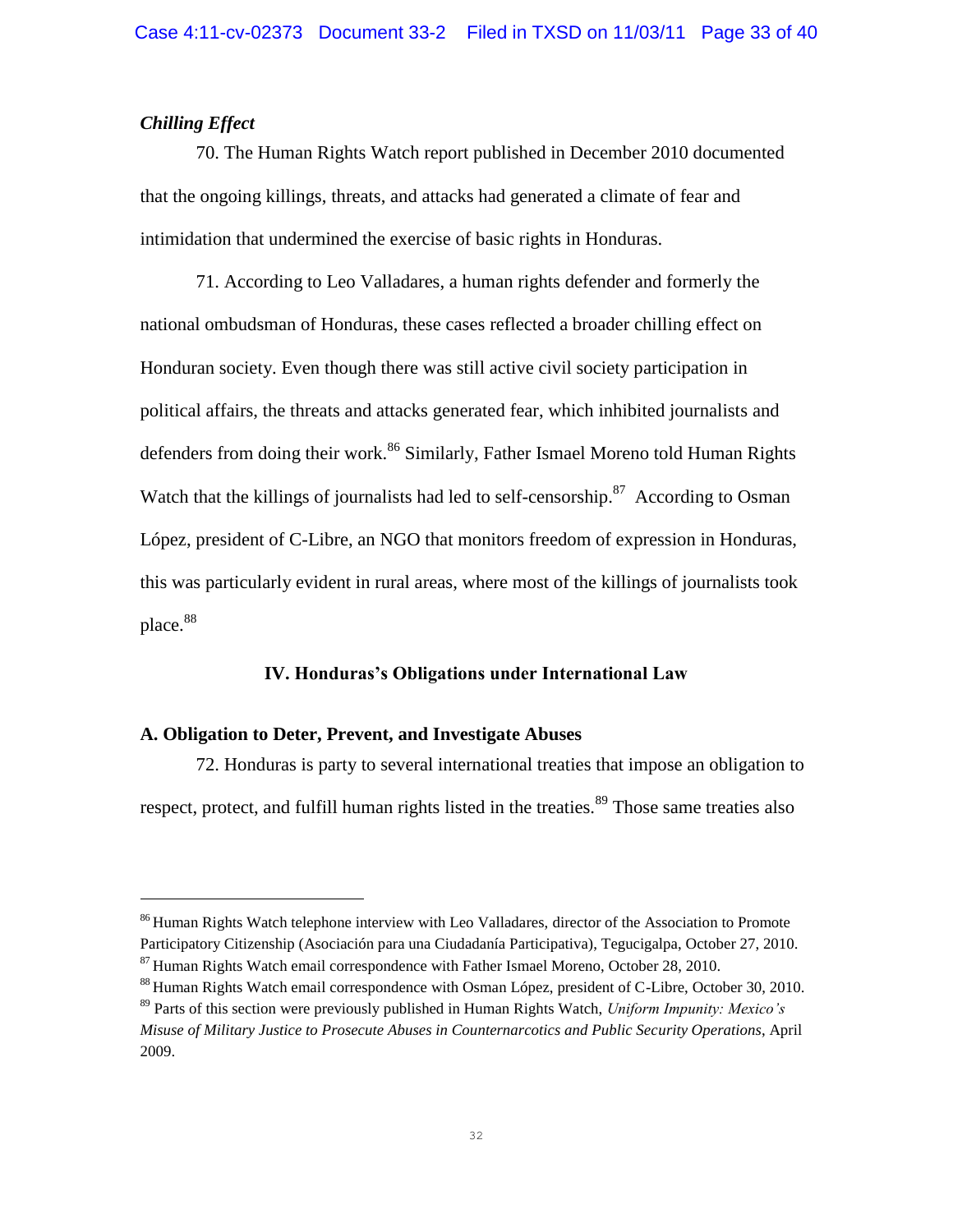impose on the Honduran state the obligation to deter and prevent violations of those rights, to investigate and prosecute offenders, and to provide remedies to victims.<sup>90</sup>

73. The obligation to deter and prevent is, in part, a corollary to the obligation to respect, protect, and fulfill the human rights, reflecting the view that effective protection and prevention require investigation and punishment. The IACHR, for example, has held that "the State has the obligation to use all the legal means at its disposal to combat [impunity], since impunity fosters chronic recidivism of human rights violations and total defenselessness of victims and their relatives. $^{91}$ 

74. The duty to investigate and punish also derives from the right to a legal remedy that these treaties extend to victims of human rights violations. Under international law, governments have an obligation to provide victims of human rights abuses with an effective remedy, including justice, truth, and adequate reparations. Under the International Covenant on Civil and Political Rights (ICCPR), governments have an obligation "to ensure that any person whose rights or freedoms as herein recognized are violated shall have an effective remedy.<sup>92</sup> The ICCPR imposes on states the duty to

<sup>&</sup>lt;sup>90</sup> International Covenant on Civil and Political Rights (ICCPR), adopted December 16, 1966, G.A. Res. 2200A (XXI), 21 U.N. GAOR Supp. (No. 16) at 52, U.N. Doc. A/6316 (1966), 999 U.N.T.S. 171, entered into force March 23, 1976, ratified by Honduras on August 25, 1977. American Convention on Human Rights (ACHR) ("Pact of San Jose, Costa Rica"), adopted November 22, 1969, O.A.S. Treaty Series No. 36, 1144 U.N.T.S. 123, entered into force July 18, 1978, reprinted in Basic Documents Pertaining to Human Rights in the Inter-American System, OEA/Ser.L.V/II.82 doc.6 rev.1 at 25 (1992), ratified by Honduras on October 5, 1977; UN Convention against Torture and Other Cruel, Inhuman, or Degrading Treatment or Punishment (Convention Against Torture), adopted December 10, 1984, G.A. res. 39/46, annex, 39 U.N. GAOR Supp. (No. 51) at 197, U.N. Doc. A/39/51 (1984), entered into force June 26, 1987, ratified by Honduras on April 16, 1996, arts. 2(1),11, 16.

<sup>&</sup>lt;sup>91</sup> Inter-American Court of Human Rights, Paniagua Morales et al., Judgment of March 8, 1998, Inter-Am.Ct.H.R., (Ser. C) No. 37 (1998), para. 173.

 $92$  ICCPR, art. 2(3)(a).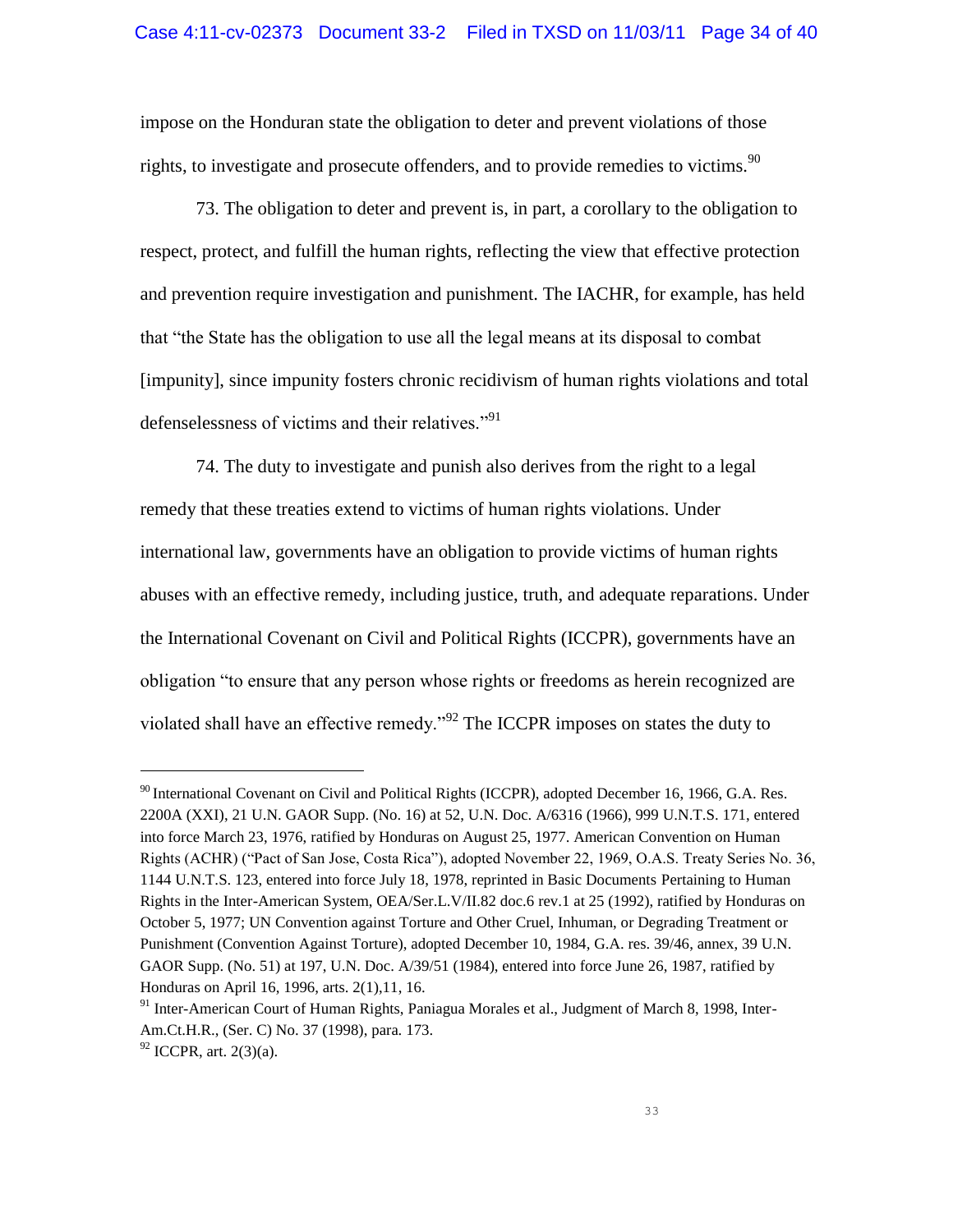#### Case 4:11-cv-02373 Document 33-2 Filed in TXSD on 11/03/11 Page 35 of 40

ensure that any person shall have their right to an effective remedy "determined by competent judicial, administrative or legislative authorities, or by any other competent authority provided for by the legal system of the State, and to develop the possibilities of judicial remedy."<sup>93</sup>

75. At the regional level, the American Convention on Human Rights (ACHR) states that every individual has "the right to simple and prompt recourse, or any other effective recourse, to a competent court or tribunal for protection against acts that violate his fundamental rights recognized by the constitution or laws of the state concerned or by this Convention, even though such violation may have been committed by persons acting in the course of their official duties."<sup>94</sup> The IACHR has held that this right imposes an obligation upon states to provide victims with effective judicial remedies.<sup>95</sup>

 $93$  ICCPR, art. 2 (3)(b). Basic Principles and Guidelines on the Right to a Remedy and Reparation for Victims of Gross Violations of international Human Rights Law and Serious Violations of International Humanitarian Law, March 21, 2006, adopted by the 60th session of the United Nations General Assembly,  $A/RES/60/147$ , principle II.3.(d): "The obligation to respect, ensure respect for and implement international human rights law and international humanitarian law as provided for under the respective bodies of law, includes, inter alia, the duty to: (d) Provide effective remedies to victims, including reparation, as described below."

<sup>&</sup>lt;sup>94</sup> ACHR, art. 25. Similarly, the Inter-American Convention to Prevent and Punish Torture requires states to "take effective measures to prevent and punish torture" and "other cruel, inhuman, or degrading treatment or punishment within their jurisdiction" (Article 6). It also requires states parties to guarantee that "any person making an accusation of having been subjected to torture within their jurisdiction shall have the right to an impartial examination of his case," and that "their respective authorities will proceed properly and immediately to conduct an investigation into the case and to initiate, whenever appropriate, the corresponding criminal process" (Article 8).

<sup>&</sup>lt;sup>95</sup> Inter-American Court of Human Rights, Velásquez Rodríguez Case, Judgment of July 29, 1988, Inter-Am.Ct.H.R., (Ser. C) No. 4 (1988), paras. 166, 174, 176; Inter-American Court of Human Rights, Loayza Tamayo Case, Judgment of November 27, 1998, Inter-Am.Ct.H.R., (Ser. C) No. 33 (1998), para. 169.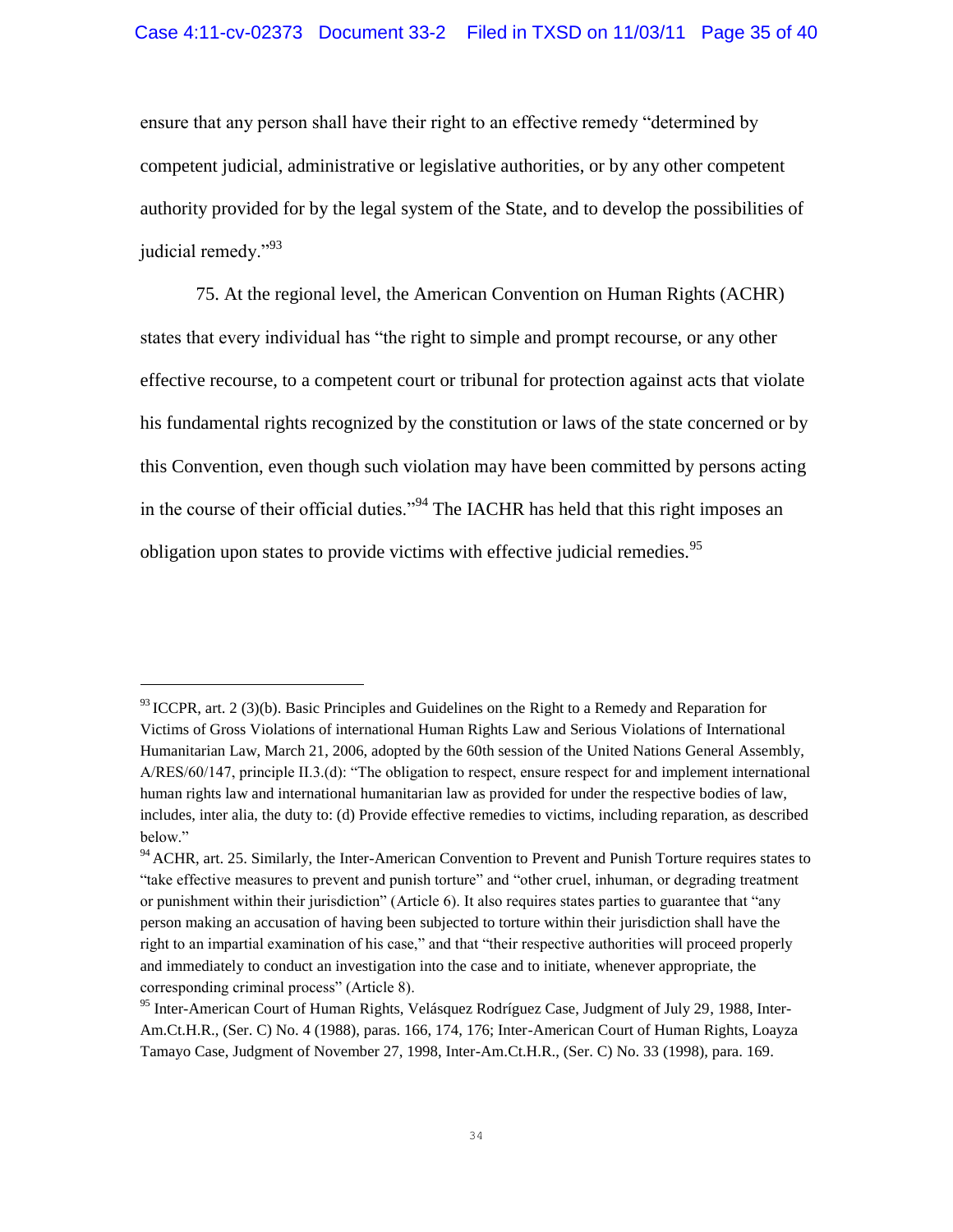76. States also have specific obligations to prevent and punish torture and to

ensure that whenever torture occurs there is effective investigation and prosecution and a proper remedy for the victim.<sup>96</sup>

## **B. International Standards on Judicial Independence and Impartiality**

77. Several international treaties, including the ICCPR and the ACHR, require that individuals be tried by "independent and impartial tribunals."<sup>97</sup> A series of authoritative international documents set forth criteria to determine whether a justice system is in fact independent and impartial:

a. Judges should be free from constraints, pressures, or orders imposed by the other branches of government. According to the UN Basic Principles on the Independence of the Judiciary (UN Basic Principles), "[i]t is the duty of all governmental and other institutions to respect and observe the independence of the judiciary," and the judiciary "shall decide matters before them impartially, on the basis of facts and in accordance with the law, without any restrictions,

<sup>&</sup>lt;sup>96</sup> UN Convention against Torture and Other Cruel, Inhuman or Degrading Treatment or Punishment, arts. 4-6, 12-14.

 $97$  ICCPR, art. 14(1): "Everyone shall be entitled to a fair and public hearing by a competent, independent and impartial tribunal established by law"; ACHR, art.  $8(1)$ : "[E]very person has the right to a hearing, with due guarantees and within a reasonable time, by a competent, independent, and impartial tribunal, previously established by law‖; International Convention on the Protection of the Rights of All Migrant Workers and Members of Their Families, art. 18(1); art. 18 states that migrant workers and their families ―shall be entitled to a fair and public hearing by a competent, independent and impartial tribunal established by law"; European Convention for the Protection of Human Rights and Fundamental Freedoms, 213 U.N.T.S. 222, entered into force September 3, 1953, as amended by Protocols Nos 3, 5, 8, and 11 which entered into force on September 21, 1970, December 20, 1971, January 1, 1990, and November 1, 1998, respectively., art.  $6(1)$ : "Everyone is entitled to a fair and public hearing within a reasonable time by an independent and impartial tribunal established by law"; African Charter on Human and Peoples' Rights, adopted 27 June 1981 , OAU Doc. CAB/LEG/67/3 rev. 5, 21 I.L.M. 58 (1982), entered into force 21 October 1986, art.  $7(1)$  (b, d), art. 7 states that everyone shall have the "right to be presumed innocent until proved guilty by a competent court or tribunal" and the "right to be tried within a reasonable time by an impartial court or tribunal."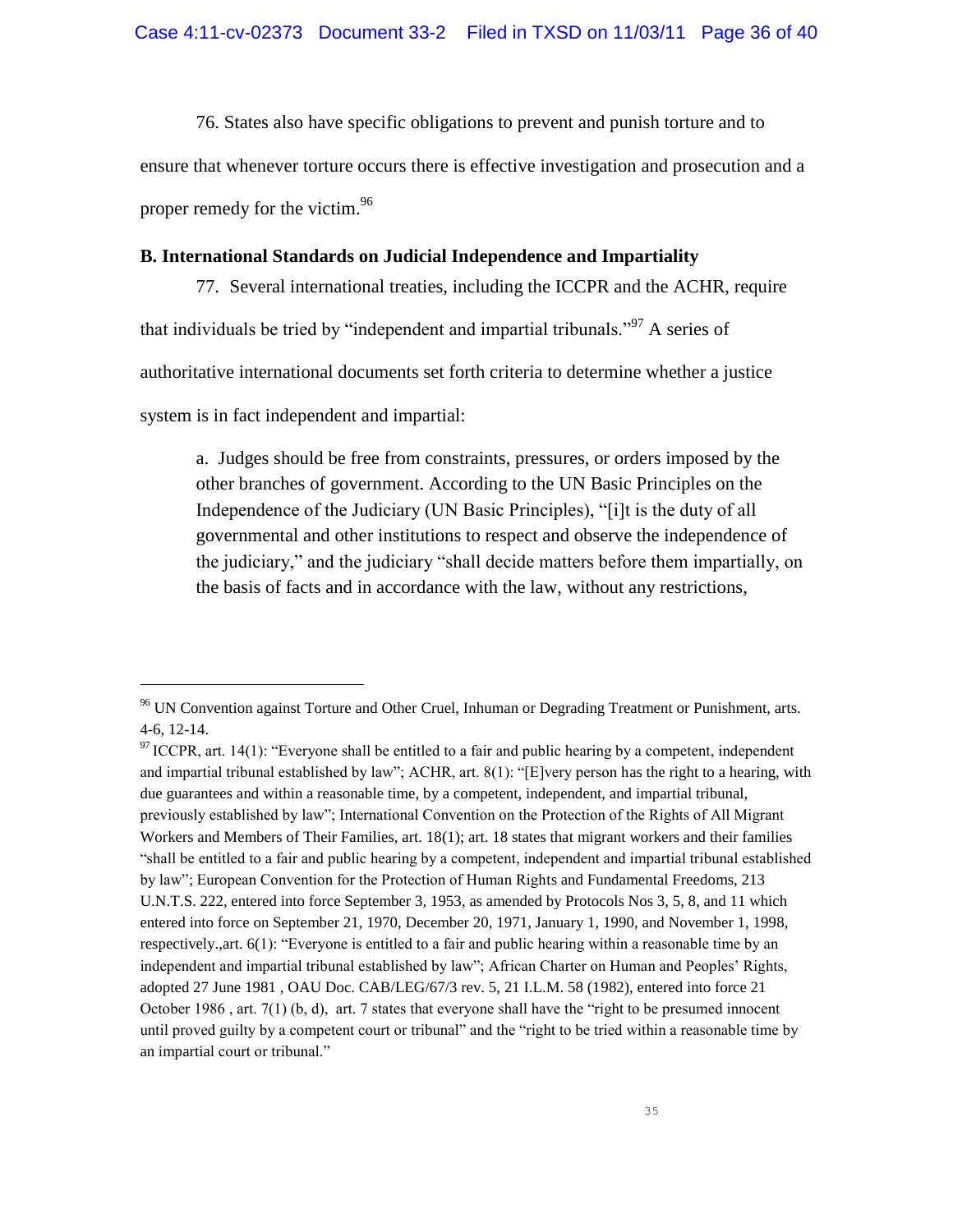improper influences, inducements, pressures, threats or interferences, direct or indirect, from any quarter or for any reason."<sup>98</sup>

b. Proper training and qualifications should be the basis of the appointments of judges. The Universal Charter of the Judge points out that "[t]he selection and each appointment of a judge must be carried out according to objective and transparent criteria based on proper professional qualification."<sup>99</sup> The UN Basic Principles, similarly, state that "[a]ny method of judicial selection shall safeguard against judicial appointments for improper motives."<sup>100</sup>

c. Judges should have security of tenure to avoid fear of being removed from their posts for the decisions they adopt. The UN Basic Principles state that "[t]he term of office of judges, their independence, security, adequate remuneration,

<sup>&</sup>lt;sup>98</sup> Basic Principles on the Independence of the Judiciary, adopted by the Seventh United Nations Congress on the Prevention of Crime and the Treatment of Offenders, Milan, 26 August to 6 September 1985, U.N. Doc. A/CONF.121/22/Rev.1 at 59 (1985), http://www2.ohchr.org/english/law/indjudiciary.htm (accessed November 1, 2011), arts. 1 and 2. The Bangalore Principles of Judicial Conduct (Bangalore Principles) further add that "[a] judge shall exercise the judicial function independently on the basis of the judge's assessment of the facts and in accordance with a conscientious understanding of the law, free of any extraneous influences, inducements, pressures, threats or interference, direct or indirect, from any quarter or for any reason" and that "[a] judge shall not only be free from inappropriate connections with, and influence by, the executive and legislative branches of government, but must also appear to a reasonable observer to be free there from." The Bangalore Principles of Judicial Conduct, revised at the Hague, November 25-26, 2002, arts. 1(1) and 1(3),

http://www.unodc.org/pdf/crime/corruption/judicial\_group/Bangalore\_principles.pdf (accessed November 1, 2011).

The Council of Europe has stated that "[i]n the decision-making process, judges should be independent and be able to act without any restriction, improper influence, inducements, pressures, threats or interferences, direct or indirect, from any quarter or for any reason" and that "[j]udges should not be obliged to report on the merits of their cases to anyone outside the judiciary"; Council of Europe, Recommendation No. R (94) 12 of the Committee of Ministers to Member States on the Independence, Efficiency and Role of Judges, adopted on October 13, 1994, http://www.coe.int/t/e/legal\_affairs/legal\_co-

operation/steering\_committees/cdcj/cj\_s\_just/recR(94)12e.pdf (accessed September 29, 2010). <sup>99</sup> The Universal Charter of the Judge,

http://www.hjpc.ba/dc/pdf/THE%20UNIVERSAL%20CHARTER%20OF%20THE%20JUDGE.pdf (accessed November 1, 2011), art. 9. The Council of Europe has also noted that "[a]ll decisions concerning the professional career of judges should be based on objective criteria, and the selection and career of judges should be based on merit, having regard to qualifications, integrity, ability and efficiency." Council of Europe, principle I, art. 2 (c).

<sup>&</sup>lt;sup>100</sup> UN Basic Principles, art. 10.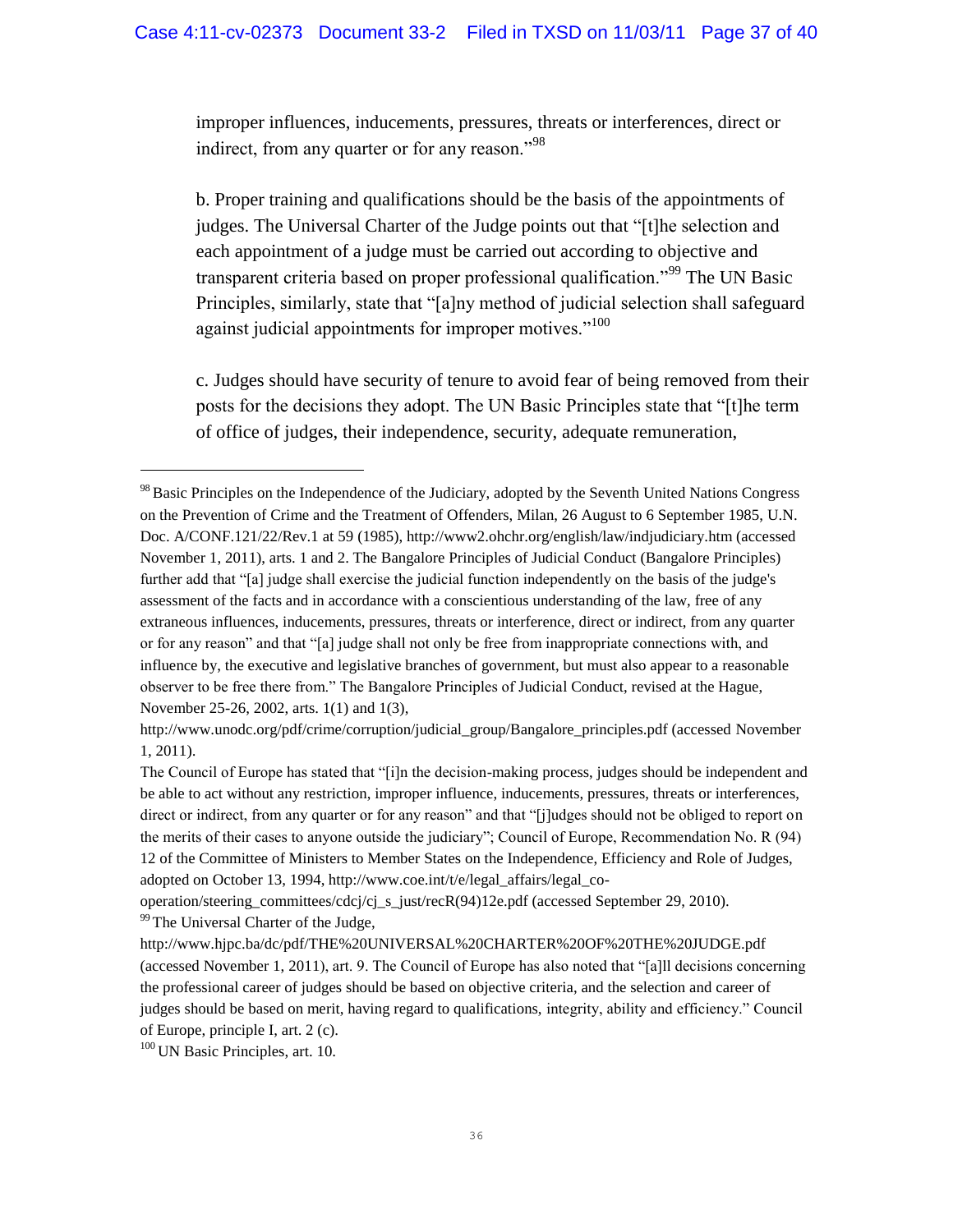conditions of service, pensions and the age of retirement shall be adequately secured by law" and that "[j]udges, whether appointed or elected, shall have guaranteed tenure until a mandatory retirement age or the expiry of their term of office, where such exists."<sup>101</sup>

d. Judges may only be suspended or removed from their jobs "for reasons of incapacity or behaviour that renders them unfit to discharge their duties" and they have the right to a fair hearing.<sup>102</sup> According to the Statute of the Iberoamerican Judge, "the disciplinary responsibility of judges will be determined by the judicial bodies established by law, through processes that guarantee the respect of due process and, in particular, the right to a hearing, to defense, to contest [evidence], and to applicable legal recourses. $103$ 

#### **V. Conclusion**

78. As set out above, Honduras has failed to bring to justice those responsible for the coup of June 28, 2009, as well as for the human rights violations committed in the aftermath. This lack of accountability is due, in large part, to the obstacles faced by human rights prosecutors, charged with investigating alleged abuses committed by members of the police and the Armed Forces. The obstacles include lack of cooperation by military and police, and obstruction and harassment by those entities they are to investigate and prosecute. Moreover, the government has failed to provide adequate

<sup>&</sup>lt;sup>101</sup> UN Basic Principles, arts. 11 and 12. Similarly, the Council of Europe says that "[j]udges, whether appointed or elected, shall have guaranteed tenure until a mandatory retirement age or the expiry of their term of office." Council of Europe, principle I, art. 3.

<sup>&</sup>lt;sup>102</sup> UN Basic Principles, arts. 17 and 18.

<sup>&</sup>lt;sup>103</sup> Statute of the Iberoamerican Judge (Estatuto del Juez Iberoamericano), adopted by the VI Iberoamerican Meeting of Supreme Court Presidents (VI Cumbre Iberoamericana de Presidentes de Cortes Supremas y Tribunales Supremos de Justicia) on May 23-25, 2001,

http://www2.scjn.gob.mx/investigacionesjurisprudenciales/codigos/ibero/estatuto-del-jueziberoamericano.pdf (accessed November 1, 2011), art. 20.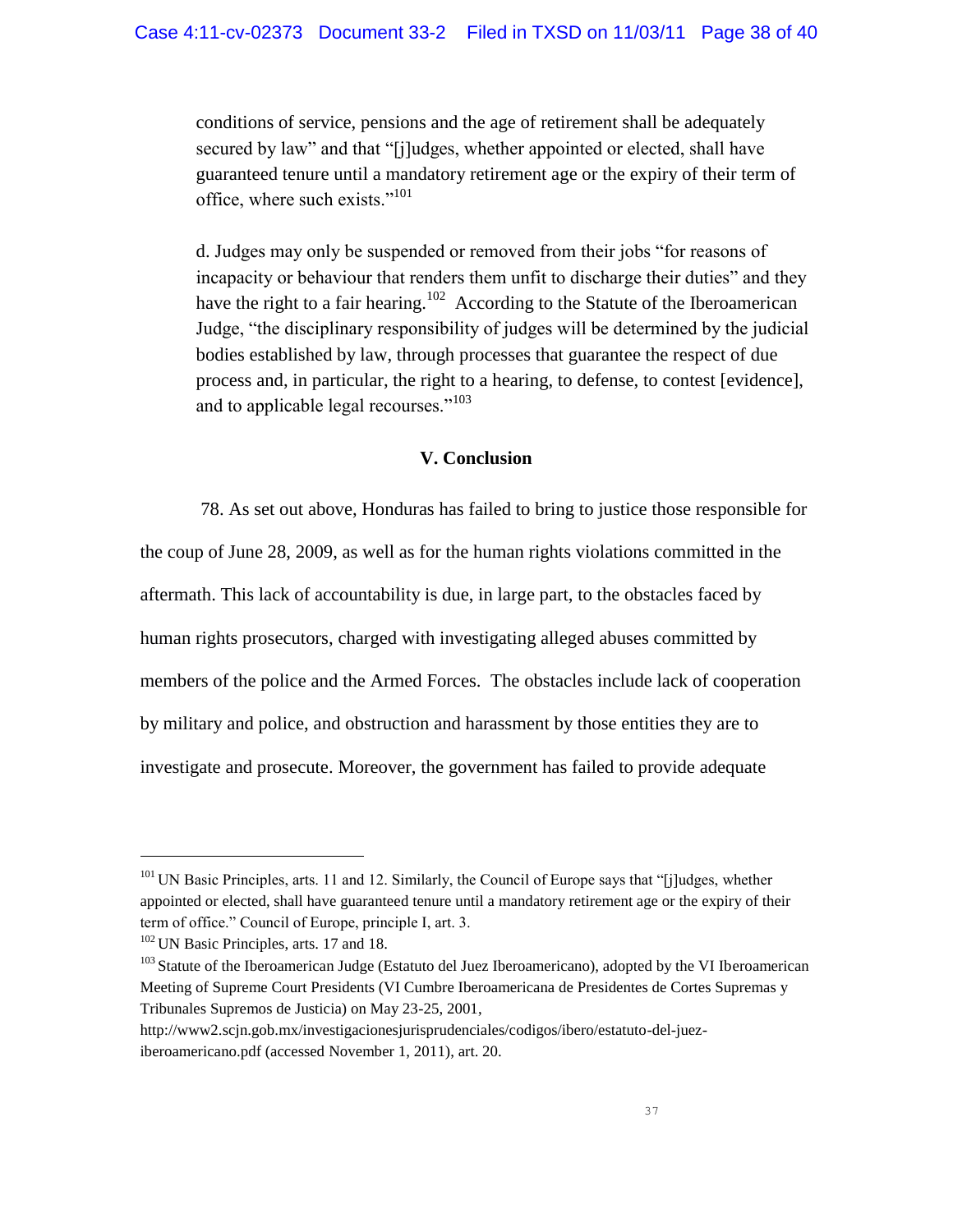security to victims and witnesses and, prosecutors say, witnesses are afraid of suffering reprisals if they testify against the police or military.

79. In addition to the problems faced by the prosecutors in their efforts to ensure accountability, the independence of the judiciary in Honduras has been severely compromised, thereby contributing to an existing climate of impunity for post-coup abuses in the country.

80. In light of these conditions and those set out in more detail above, victims of human rights abuses committed after the coup have been unable to find adequate redress in the judicial system of Honduras.

I declare under penalty of perjury under the laws of the United States that the foregoing is true and correct.

Dated: November 2, 2011

# **TAMARA TARACIUK BRONER**